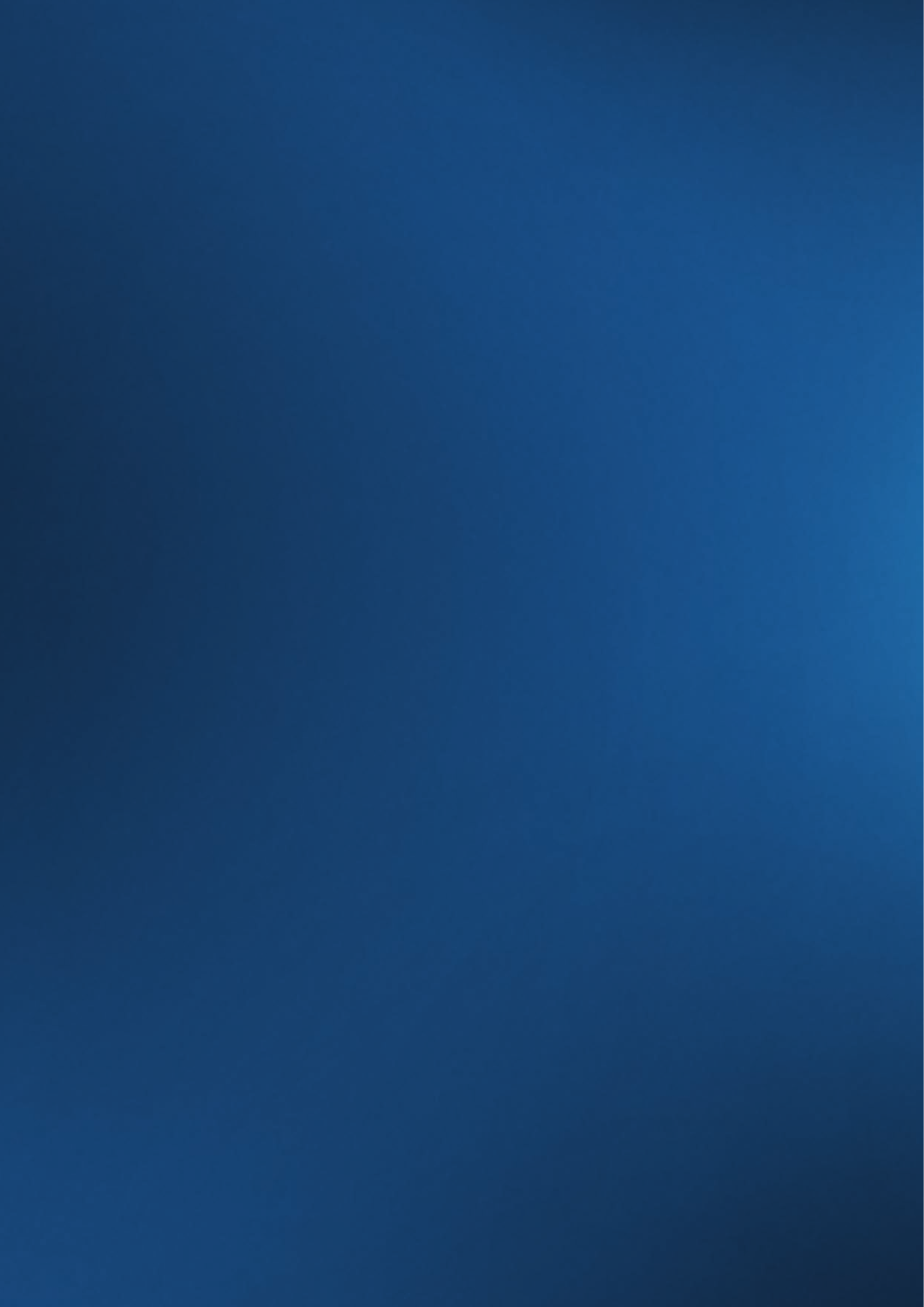### Disclosure Report of the Helaba Group in Accordance with the CRR

30 September 2018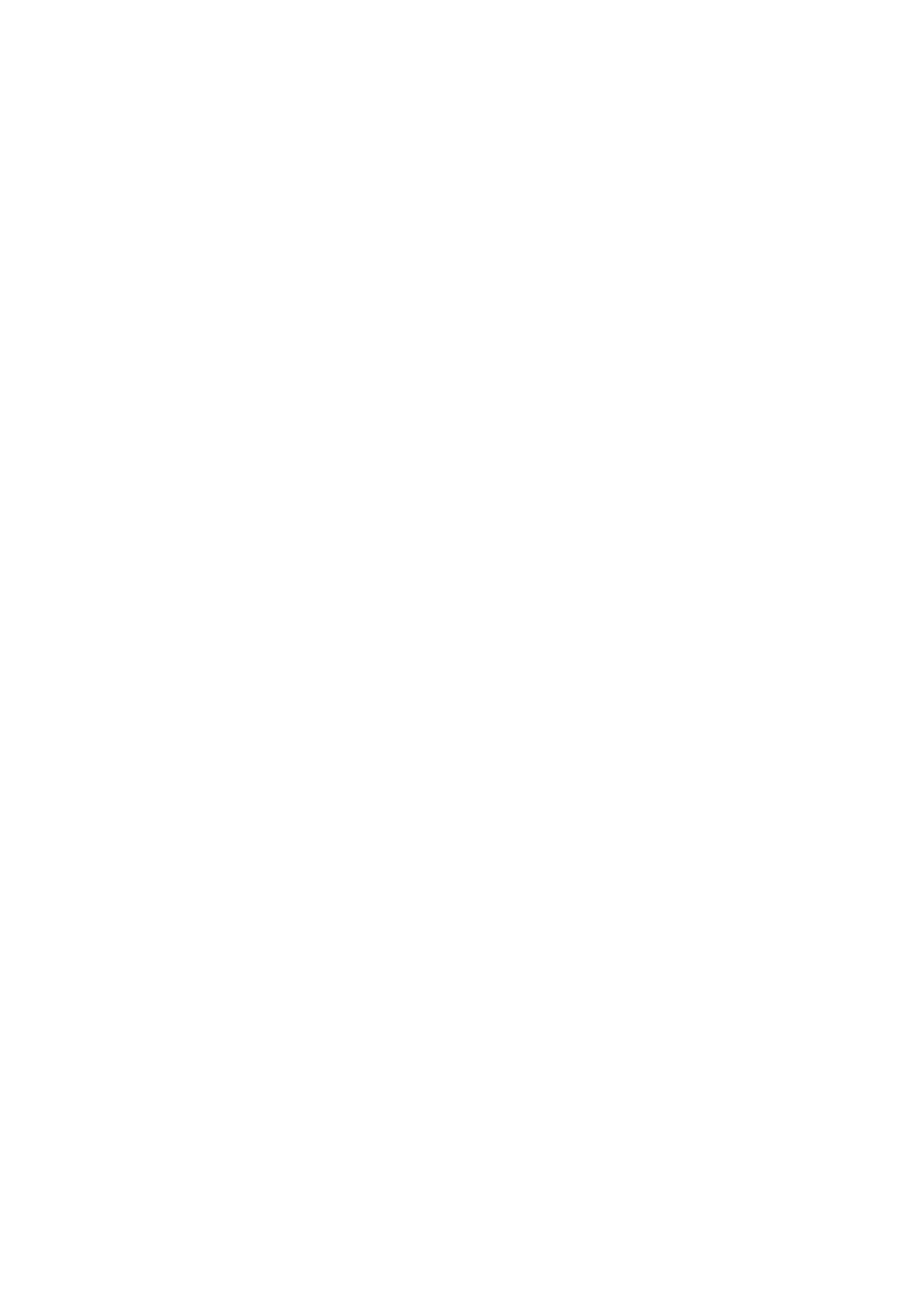### **Contents**

- [6 P](#page-5-0)reamble
- [18 S](#page-17-0)cope of Application
- [19 O](#page-18-0)wn Funds and Own Funds Structure
- [20](#page-19-0) Capital adequacy
- [23 Credit risk](#page-22-0)
- 23 [C](#page-22-0)redit risk and credit risk mitigation in the IRB Approach
- [24 Market risk](#page-23-0)
- 24 [I](#page-23-0)nternal model

#### Annex

[25 L](#page-24-0)ist of abbreviations and key terms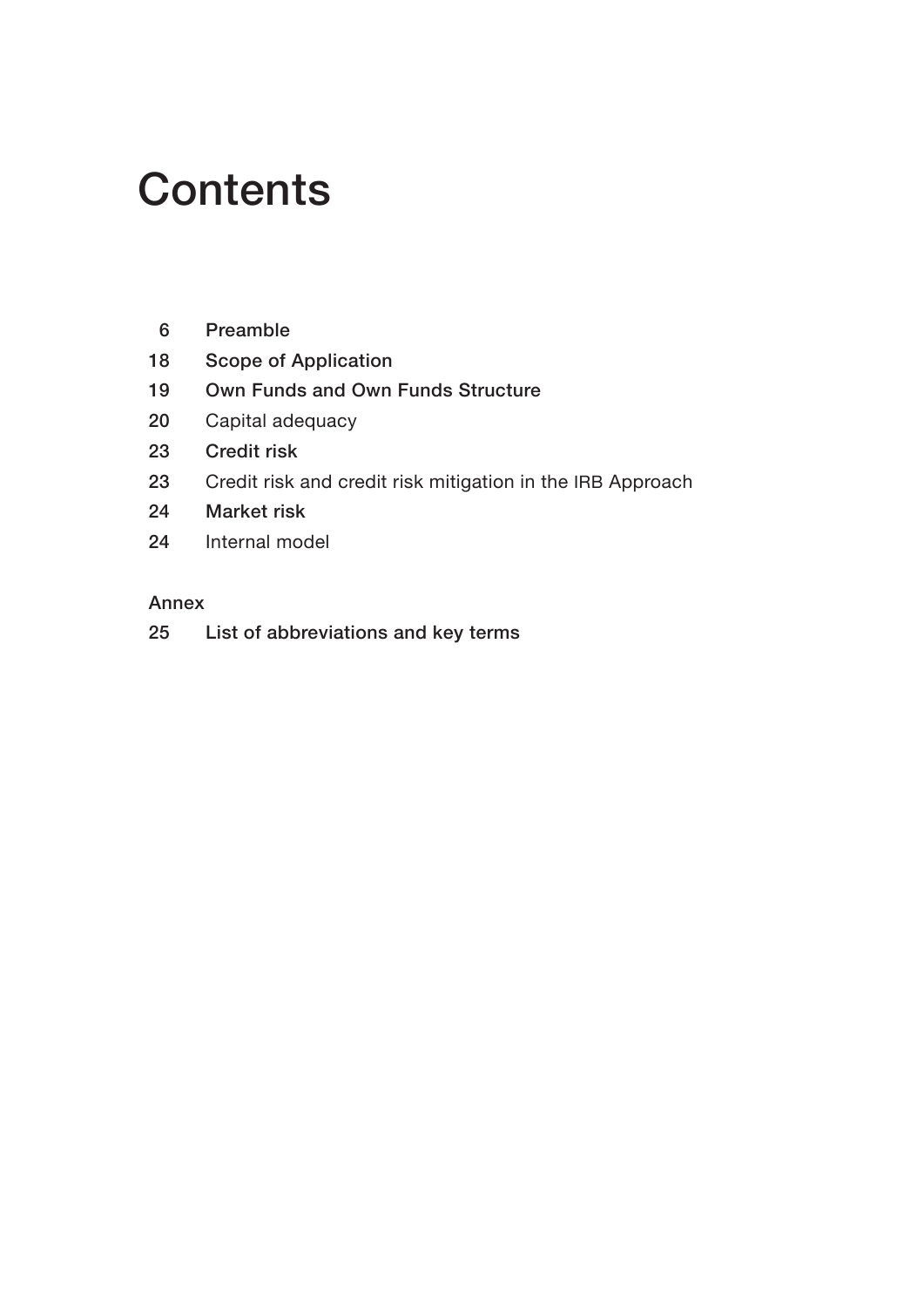### <span id="page-5-0"></span>Preamble

### The Helaba Group

Landesbank Hessen-Thüringen Girozentrale, Frankfurt am Main and Erfurt (Helaba) is a credit institution organised under public law; its long-term strategic business model is that of a fullservice bank with a regional focus, a presence in carefully selected international markets and a very close relationship with the Sparkassen-Finanzgruppe.

Helaba provides services for its customers in three different roles. As a commercial bank, it provides support for customers in Germany and abroad. As a Sparkasse central bank, it provides products and services for 40 % of all Germany's Sparkassen. In its capacity as the central development institution for Hesse, Helaba administers public-sector development programmes through Wirtschafts- und Infrastrukturbank Hessen (WIBank).

Frankfurter Sparkasse (FSP), the regional market leader in retail banking, is a wholly owned subsidiary of Helaba. In addition to FSP and WIBank, other entities that form part of the Helaba Group include 1822direkt online bank and Landesbausparkasse Hessen-Thüringen (LBS). The Bank's registered offices are situated in Frankfurt am Main and Erfurt, and it also has branches in Düsseldorf, Kassel, Paris, London, New York and Stockholm. The branches allow Helaba to strengthen its local presence close to customers and Sparkassen. In addition, Helaba's international branches open access to funding markets. The organisation also includes representative and sales offices, subsidiaries and affiliates.

Helaba's business model

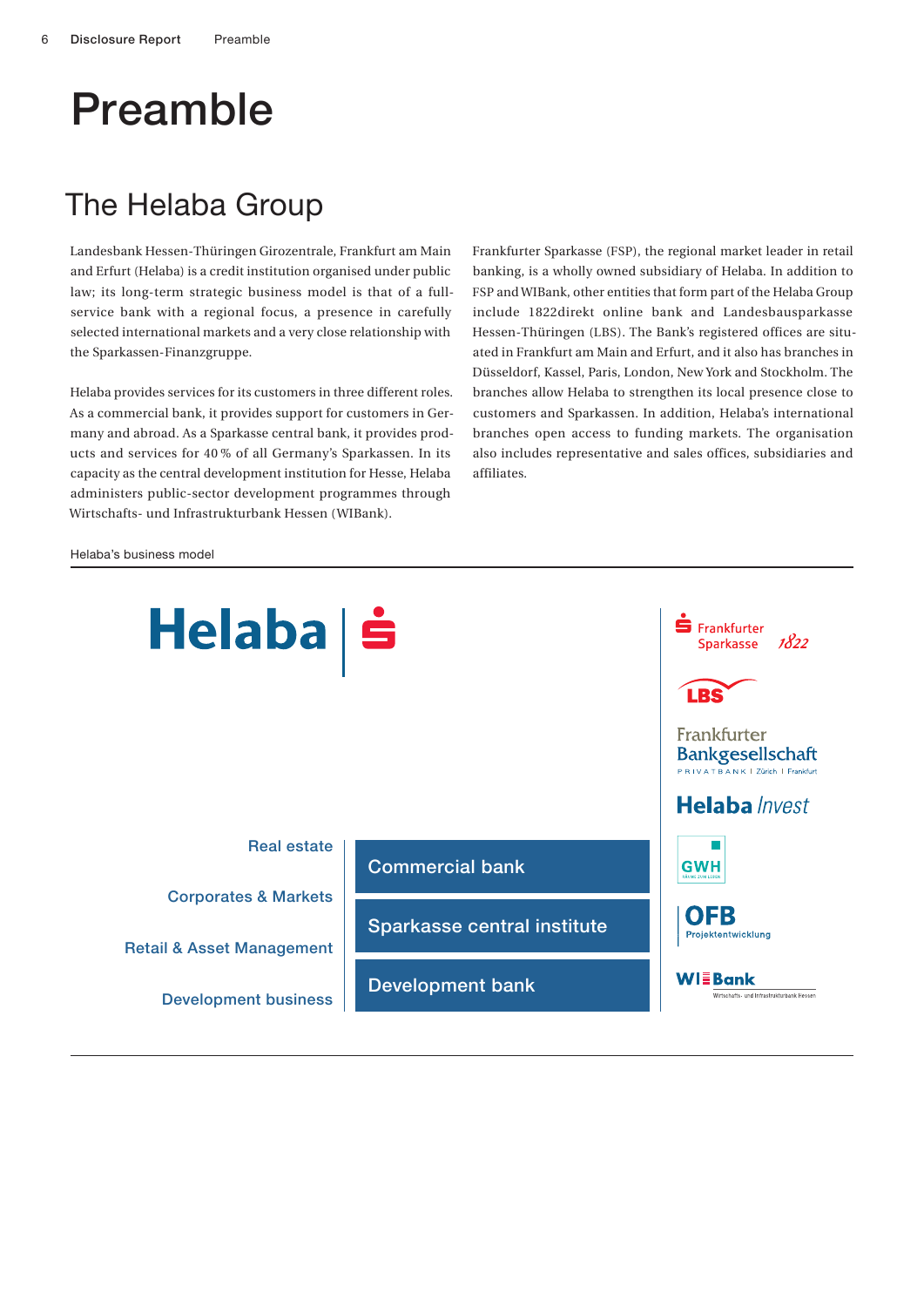### Disclosure Report

Helaba is the superordinated institution in the Group and, as such, is responsible for meeting the disclosure requirements at Group level in accordance with Part 8 of Regulation (EU) No 575/2013 (Capital Requirements Regulation, CRR) in conjunction with European Banking Authority (EBA) guidelines EBA/ GL/2016/11. This Disclosure Report satisfies these requirements for the reporting date of 30 September 2018. The supplementary provisions set out in Sections 10 and 10a of the German Banking Act (Kreditwesengesetz – KWG), Article 13 CRR, the transitional provisions set out in Part 10 CRR and the regulatory and implementing standards, EBA Guidelines and EBA Q&As of relevance to disclosure are also taken into account.

The frequency and scope of the Disclosure Report are based on the requirements specified in the guidelines EBA/GL/2016/11 and EBA/GL/2014/14. The information to be disclosed in this report is subject to the materiality principle as specified in Article 432 CRR in conjunction with the EBA guidelines EBA/GL/2014/14. The use of the materiality principle at Helaba is described in the table below and in the sections referenced in the table.

Helaba's approach to disclosures is regularly reviewed on the basis of a framework of requirements established by the Group to ensure that the approach is appropriate and fit for purpose; operational responsibilities are set out in detailed operating procedures.

On the basis of the EBA/GL/2016/11 guidelines, which have had to be applied at Helaba since 31 December 2017, reports will be issued quarterly from 2018. The content of this reporting, which was previously required in accordance with the CRR, has now been expanded and made more specific.

The following table sets out an overview of the quantitative requirements, the relevance for Helaba and the use of the materiality principle, together with cross-references to the relevant section or external documents. The table also lists qualitative requirements that are not included in the disclosure report but are covered in other Helaba publications.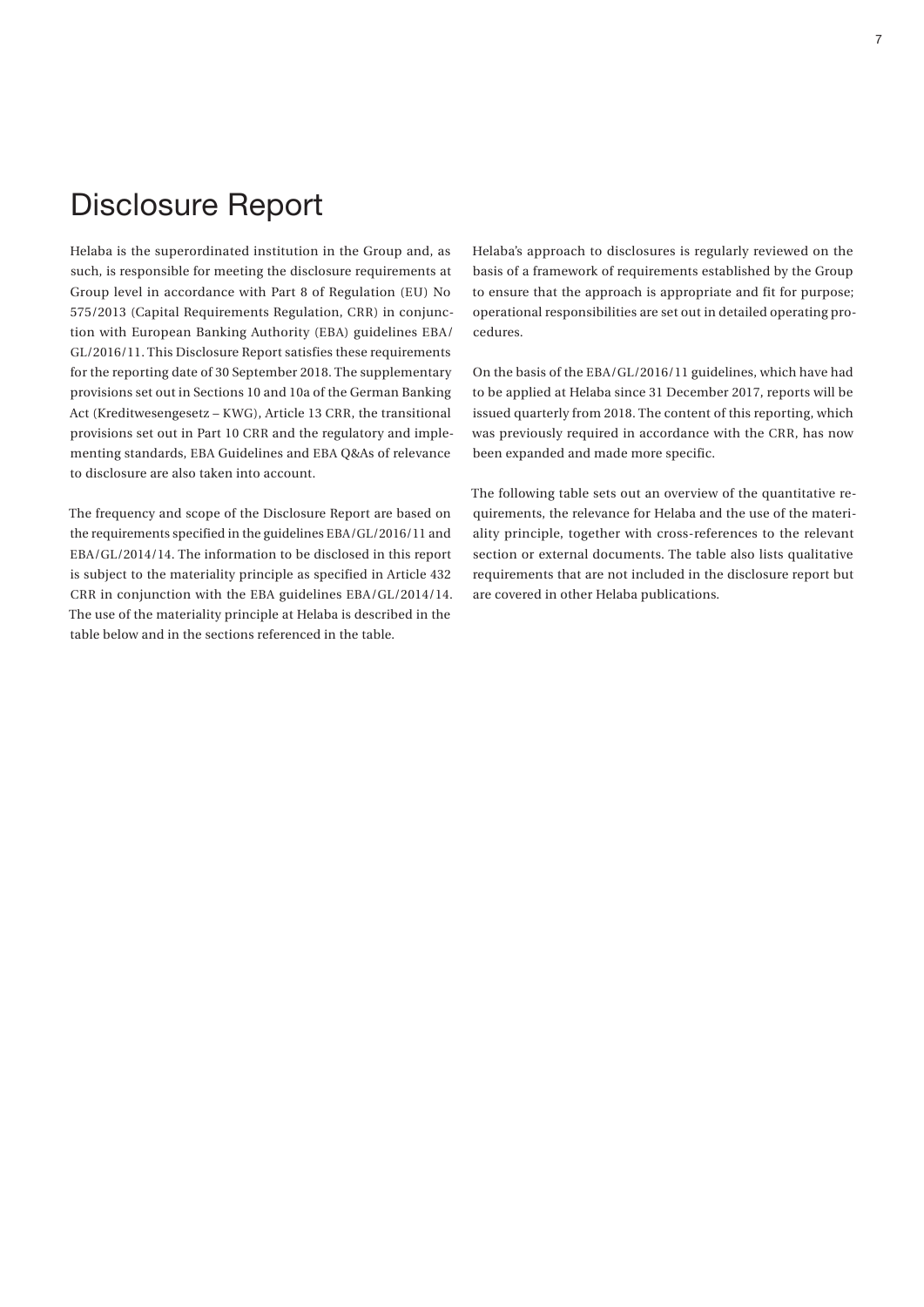|                                                                                                                                                                            | Disclosure interval      |                          |                                 |  |
|----------------------------------------------------------------------------------------------------------------------------------------------------------------------------|--------------------------|--------------------------|---------------------------------|--|
|                                                                                                                                                                            | Quarterly                | Half-yearly              | Annually                        |  |
| Preamble                                                                                                                                                                   |                          |                          |                                 |  |
| Overview of quantitative and qualitative requirements<br>in accordance with the CRR and EBA/GL/2016/11                                                                     | $\times$                 |                          |                                 |  |
| Risk Strategy and Risk Management                                                                                                                                          |                          |                          |                                 |  |
| Article 435 CRR - Mandates held by the members of the Board of Managing Directors<br>(in accordance with Section 24 KWG)                                                   |                          |                          | $\mathsf{x}$                    |  |
| Article 435 CRR - Mandates held by the members of the Supervisory Board                                                                                                    |                          |                          | $\times$                        |  |
| Scope of Application                                                                                                                                                       |                          |                          |                                 |  |
| Group of consolidated companies for regulatory purposes (overview)                                                                                                         | $\times$                 | $\overline{\phantom{a}}$ |                                 |  |
| EU LI3 - Outline of the differences in the scopes of consolidation                                                                                                         | $\overline{\phantom{a}}$ | $\overline{\phantom{m}}$ | $\times$                        |  |
| EU LI1 - Differences between accounting and regulatory scopes of consolidation<br>and the mapping of financial statement categories with regulatory risk categories        |                          |                          | $\times$                        |  |
| EU LI2 - Main sources of differences between regulatory<br>exposure amounts and carrying amounts in financial statements                                                   |                          |                          | $\times$                        |  |
| Own Funds and Own Funds Structure                                                                                                                                          |                          |                          |                                 |  |
| KM1 - The Helaba Group in figures                                                                                                                                          | $\times$                 | $\overline{\phantom{0}}$ | $\overline{\phantom{a}}$        |  |
| Article 437 CRR - Key Features of the Capital Instruments                                                                                                                  | $\overline{\phantom{a}}$ | X                        | $\hspace{0.1mm}-\hspace{0.1mm}$ |  |
| Article 437 CRR - Disclosure of Own Funds                                                                                                                                  |                          |                          |                                 |  |
| Article 437 CRR - Reconciliation from the IFRS Consolidated Statement of Financial Position to<br>the Consolidated Statement of Financial Position for Regulatory Purposes |                          | X                        |                                 |  |
| EU OV1 - Overview of RWAs                                                                                                                                                  | $\times$                 |                          |                                 |  |
| Article 438 CRR - Overview of RWAs by exposure class                                                                                                                       | $\times$                 | $\overline{\phantom{0}}$ |                                 |  |
| EU INS1 - Equity investments in insurance companies that are not deducted from own funds                                                                                   | $\overline{\phantom{0}}$ | $\times$                 |                                 |  |
| EU CR10 - IRB: Equities (simple risk weight approach)                                                                                                                      |                          | $\times$                 |                                 |  |
| Capital ratios                                                                                                                                                             |                          | $\times$                 |                                 |  |
| <b>Countercyclical Capital Buffer</b>                                                                                                                                      |                          |                          |                                 |  |
| Article 440 CRR - Geographical distribution of credit risk exposures<br>relevant to the calculation of the countercyclical capital buffer                                  |                          |                          | $\times$                        |  |
| Article 440 CRR - Amount of the institution-specific countercyclical capital buffer                                                                                        | $\equiv$ .               | $\overline{\phantom{a}}$ | $\mathsf{X}$                    |  |
|                                                                                                                                                                            |                          |                          |                                 |  |
| Leverage Ratio<br>Article 451 CRR - LRSum: Summary reconciliation<br>of accounting assets and leverage ratio exposures                                                     |                          | $\times$                 |                                 |  |
| Article 451 CRR - LRCom: Leverage ratio common disclosure                                                                                                                  | $\overline{\phantom{0}}$ | $\times$                 |                                 |  |
| Article 451 CRR - LRSpl: Split-up of on-balance sheet exposures                                                                                                            |                          | $\times$                 | $\overline{\phantom{a}}$        |  |
|                                                                                                                                                                            |                          |                          |                                 |  |

(excluding derivatives, SFTs and exempted exposures) Article 451 CRR – LRQua: Qualitative disclosures – and the section of the section of the section of the section of the section of the section of the section of the section of the section of the section of the section of th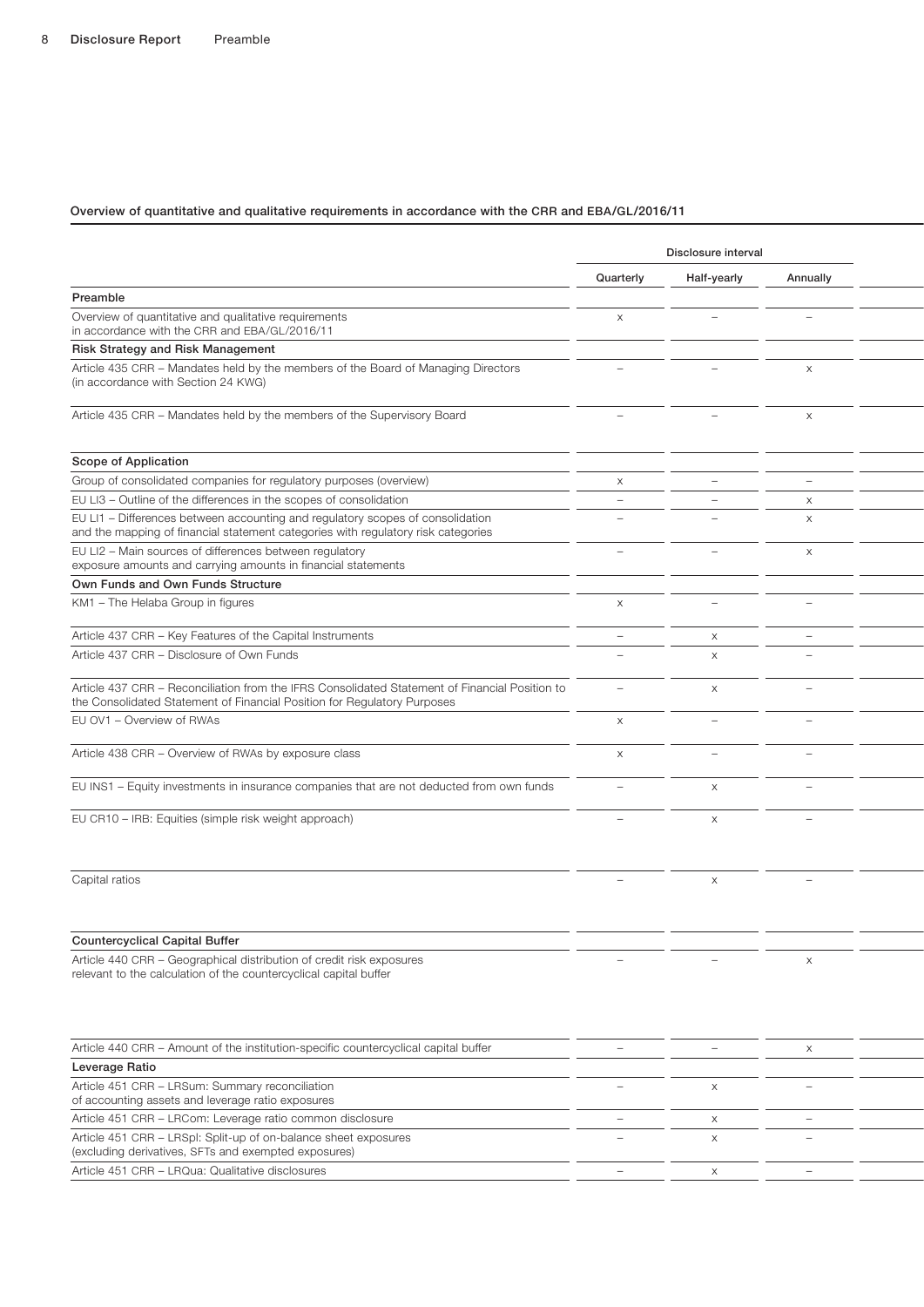| Depending on the disclosure interval                                                                                                                               |                                                                                                                                                                                                                                                                                             |                                                                                                                         |  |  |
|--------------------------------------------------------------------------------------------------------------------------------------------------------------------|---------------------------------------------------------------------------------------------------------------------------------------------------------------------------------------------------------------------------------------------------------------------------------------------|-------------------------------------------------------------------------------------------------------------------------|--|--|
| Helaba relevance                                                                                                                                                   | Use of materiality principle                                                                                                                                                                                                                                                                | Reference                                                                                                               |  |  |
| $\times$                                                                                                                                                           | $\overline{\phantom{a}}$                                                                                                                                                                                                                                                                    | Preamble section,<br>Disclosure Report subsection                                                                       |  |  |
| $\times$                                                                                                                                                           |                                                                                                                                                                                                                                                                                             | Risk Strategy and Risk Management section,<br>Risk Management Structure/Members of the<br>management bodies subsections |  |  |
| $\times$                                                                                                                                                           |                                                                                                                                                                                                                                                                                             | Risk Strategy and Risk Management section,<br>Risk Management Structure/Members of the<br>management bodies subsections |  |  |
|                                                                                                                                                                    |                                                                                                                                                                                                                                                                                             |                                                                                                                         |  |  |
| $\times$                                                                                                                                                           | $\overline{\phantom{0}}$                                                                                                                                                                                                                                                                    | Scope of Application section                                                                                            |  |  |
| $\times$                                                                                                                                                           |                                                                                                                                                                                                                                                                                             | Scope of Application section                                                                                            |  |  |
| $\times$                                                                                                                                                           |                                                                                                                                                                                                                                                                                             | Scope of Application section                                                                                            |  |  |
| $\times$                                                                                                                                                           |                                                                                                                                                                                                                                                                                             | Scope of Application section                                                                                            |  |  |
| $\times$                                                                                                                                                           |                                                                                                                                                                                                                                                                                             | Own Funds and Own Funds Structure section,<br>Own funds structure subsection                                            |  |  |
| $\times$                                                                                                                                                           |                                                                                                                                                                                                                                                                                             | Annex section                                                                                                           |  |  |
| $\times$                                                                                                                                                           |                                                                                                                                                                                                                                                                                             | Own Funds and Own Funds Structure section,<br>Own funds structure subsection                                            |  |  |
| $\times$                                                                                                                                                           |                                                                                                                                                                                                                                                                                             | Own Funds and Own Funds Structure section.<br>Own funds structure subsection                                            |  |  |
| $\times$                                                                                                                                                           |                                                                                                                                                                                                                                                                                             | Own Funds and Own Funds Structure section,<br>Capital adequacy subsection                                               |  |  |
| $\times$                                                                                                                                                           |                                                                                                                                                                                                                                                                                             | Own Funds and Own Funds Structure section,<br>Capital adequacy subsection                                               |  |  |
| Generally relevant, no qualifying items as at<br>30.06.2018                                                                                                        |                                                                                                                                                                                                                                                                                             | Own Funds and Own Funds Structure section,<br>Capital adequacy subsection                                               |  |  |
| Generally relevant; no such specialised<br>lending exposures as at 30.06.2018,<br>only equity investments under the simple<br>risk weight approach                 | Table presentation limited to equities, provided no<br>such specialised lending exposures held                                                                                                                                                                                              | Own Funds and Own Funds Structure section,<br>Capital adequacy subsection                                               |  |  |
| Presentation not required for regulatory<br>purposes. Ratios shown for the Group,<br>the Bank, and the significant subsidiary in<br>accordance with Article 13 CRR |                                                                                                                                                                                                                                                                                             | Own Funds and Own Funds Structure section,<br>Capital adequacy subsection                                               |  |  |
| $\times$                                                                                                                                                           | To keep the presentation clear and ensure only<br>relevant information is shown, the data in the<br>table is limited to countries that have specified<br>a countercyclical capital buffer of greater than<br>0% or whose weighted proportion of own funds<br>requirements is 1 % or higher. | Countercyclical Capital Buffer section                                                                                  |  |  |
| $\times$                                                                                                                                                           | $\hspace{0.1mm}-\hspace{0.1mm}$                                                                                                                                                                                                                                                             | Countercyclical Capital Buffer section                                                                                  |  |  |
| $\times$                                                                                                                                                           | $\overline{\phantom{m}}$                                                                                                                                                                                                                                                                    | Leverage Ratio section                                                                                                  |  |  |
| $\times$                                                                                                                                                           | $\overline{\phantom{m}}$                                                                                                                                                                                                                                                                    | Leverage Ratio section                                                                                                  |  |  |
| $\times$                                                                                                                                                           |                                                                                                                                                                                                                                                                                             | Leverage Ratio section                                                                                                  |  |  |
| $\times$                                                                                                                                                           | $ \,$                                                                                                                                                                                                                                                                                       | Leverage Ratio section                                                                                                  |  |  |
|                                                                                                                                                                    |                                                                                                                                                                                                                                                                                             |                                                                                                                         |  |  |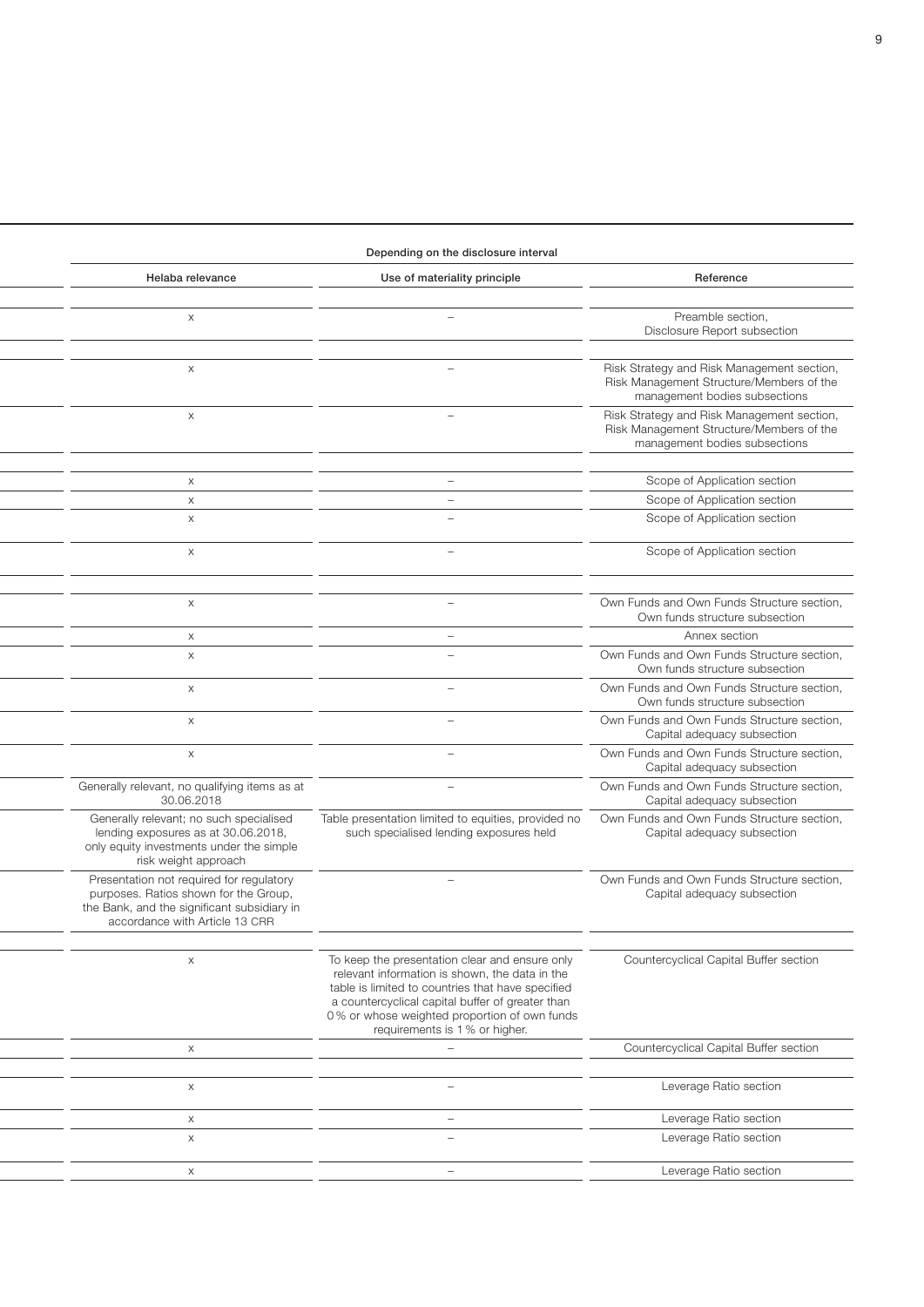|                                                                                                                                          | Disclosure interval      |                          |                           |
|------------------------------------------------------------------------------------------------------------------------------------------|--------------------------|--------------------------|---------------------------|
|                                                                                                                                          | Quarterly                | Half-yearly              | Annually                  |
| Liquidity Coverage Ratio (LCR)                                                                                                           |                          |                          |                           |
| EU LIQ1 - LCR                                                                                                                            | $\overline{\phantom{0}}$ | $\overline{\phantom{a}}$ | $\times$                  |
| Credit Risk - General disclosures                                                                                                        |                          |                          |                           |
| EU CRB-B - Types of credit exposure with average<br>values based on the quarterly reporting dates                                        |                          |                          | $\times$                  |
| EU CRB-C - Geographical breakdown of exposures                                                                                           |                          |                          | $\times$                  |
| EU CRB-D - Concentration of exposures by industry                                                                                        | $\equiv$                 |                          | $\times$                  |
| EU CRB-E - Maturity of exposures (on-balance sheet exposures)                                                                            | $\overline{\phantom{a}}$ |                          | $\times$                  |
| Article 442 CRR - Maturity of exposures (off-balance sheet exposures)                                                                    | $\overline{\phantom{a}}$ | $-$                      | $\times$                  |
| EU CR1-A - Credit quality of exposures by exposure class                                                                                 | $\overline{\phantom{0}}$ | $\times$                 | $\overline{\phantom{m}}$  |
| EU CR1-B - Credit quality of exposures by industry                                                                                       | $\overline{\phantom{a}}$ | $\times$                 | $\overline{\phantom{m}}$  |
| EU CR1-C - Credit quality of exposures by geography                                                                                      | $\overline{\phantom{m}}$ | $\times$                 | $\overline{\phantom{0}}$  |
| EU CR1-D - Ageing of past-due exposures                                                                                                  | $\overline{\phantom{a}}$ | $\times$                 | $\overline{\phantom{m}}$  |
| EU CR1-E - Non-performing and forborne exposures                                                                                         | $\overline{\phantom{m}}$ | $\times$                 | $\overline{\phantom{0}}$  |
| EU CR2-A - Changes in the stock of general and specific credit risk adjustments<br>(on-balance sheet risk exposures)                     | $\overline{\phantom{0}}$ | $\times$                 | $\overline{\phantom{0}}$  |
| Article 442 CRR - Changes in the stock of general and specific credit risk adjustments<br>(off-balance sheet risk exposures)             |                          |                          | $\times$                  |
| EU CR2-B - Changes in the stock of defaulted and impaired loans and debt securities                                                      | $\overline{\phantom{m}}$ | $\times$                 | $\overline{\phantom{a}}$  |
| Credit Risk - General disclosures on credit risk mitigation                                                                              |                          |                          |                           |
| EU CR3 - Credit risk mitigation techniques                                                                                               |                          | $\times$                 | $\overline{\phantom{a}}$  |
| Article 453 CRR - Credit risk mitigation techniques                                                                                      | $\overline{\phantom{a}}$ | $\overline{\phantom{a}}$ | $\times$                  |
| Credit Risk - Credit risk and credit risk mitigation in the Standardised Approach                                                        |                          |                          |                           |
| EU CR4 - Standardised approach: Credit risk exposure and CRM effects by exposure class                                                   |                          |                          |                           |
| EU CR5 - Standardised approach: Credit risk exposure value by exposure<br>class and risk weight (after credit risk mitigation)           |                          | $\times$                 | $\overline{\phantom{0}}$  |
| Article 444 CRR - Standardised approach: Credit risk exposure value by exposure<br>class and risk weight (before credit risk mitigation) |                          |                          | $\times$                  |
| Credit Risk - Credit risk and credit risk mitigation in the IRB Approach                                                                 |                          |                          |                           |
| Article 452 CRR - Overview of approved IRB approach<br>rating models in use at Helaba Bank (excluding LBS and WIBank)                    |                          |                          | $\times$                  |
| Article 452 CRR - Overview of approved IRB approach rating models in use at FSP                                                          |                          |                          | $\boldsymbol{\mathsf{X}}$ |
| Article 452 CRR - Overview of approved IRB approach rating models in use at LBS                                                          |                          |                          | $\times$                  |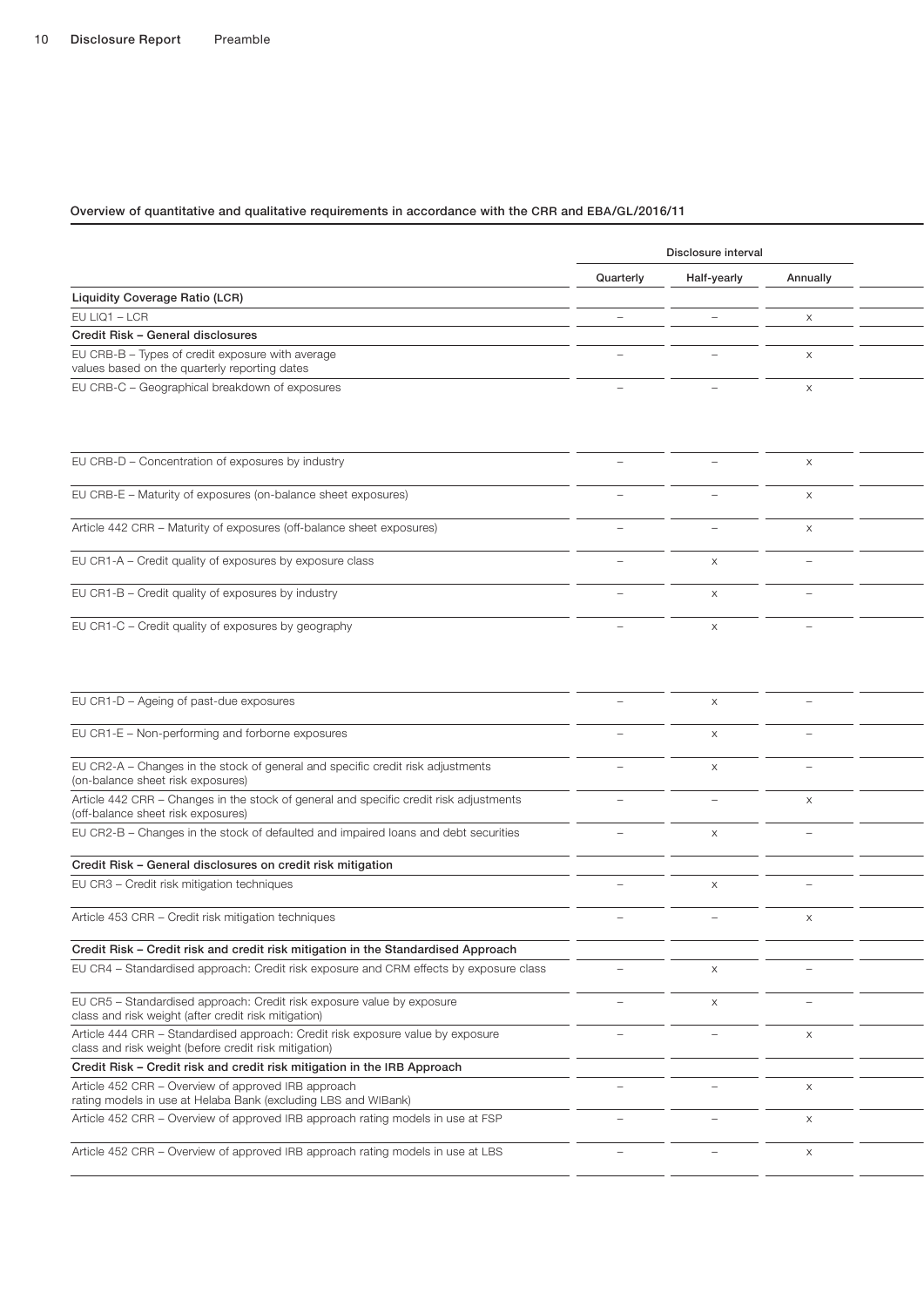| Depending on the disclosure interval |                                                                                                                                                                                                                                              |                                                                                                         |
|--------------------------------------|----------------------------------------------------------------------------------------------------------------------------------------------------------------------------------------------------------------------------------------------|---------------------------------------------------------------------------------------------------------|
| Helaba relevance                     | Use of materiality principle                                                                                                                                                                                                                 | Reference                                                                                               |
|                                      |                                                                                                                                                                                                                                              |                                                                                                         |
| $\times$                             |                                                                                                                                                                                                                                              | Liquidity Coverage Ratio (LCR) section                                                                  |
| $\times$                             |                                                                                                                                                                                                                                              | Credit Risk section,<br>General disclosures subsection                                                  |
| $\times$                             | Countries are shown individually that, in terms of<br>the basis of measurement before credit risk ad-<br>justments, together account for at least 95% of<br>the basis of measurement before credit risk ad-<br>justments in the Helaba Group | Credit Risk section,<br>General disclosures subsection                                                  |
| $\times$                             |                                                                                                                                                                                                                                              | Credit Risk section,<br>General disclosures subsection                                                  |
| $\times$                             |                                                                                                                                                                                                                                              | Credit Risk section,<br>General disclosures subsection                                                  |
| $\times$                             |                                                                                                                                                                                                                                              | Credit Risk section,<br>General disclosures subsection                                                  |
| $\times$                             | $\overline{\phantom{a}}$                                                                                                                                                                                                                     | Credit Risk section,<br>General disclosures subsection                                                  |
| $\times$                             | $\overline{\phantom{a}}$                                                                                                                                                                                                                     | Credit Risk section,<br>General disclosures subsection                                                  |
| $\times$                             | Countries are shown individually that, in terms of<br>the basis of measurement before credit risk ad-<br>justments, together account for at least 95% of<br>the basis of measurement before credit risk ad-<br>justments in the Helaba Group | Credit Risk section,<br>General disclosures subsection                                                  |
| $\times$                             |                                                                                                                                                                                                                                              | Credit Risk section,<br>General disclosures subsection                                                  |
| $\times$                             |                                                                                                                                                                                                                                              | Credit Risk section,<br>General disclosures subsection                                                  |
| $\times$                             | $\overline{\phantom{a}}$                                                                                                                                                                                                                     | Credit Risk section,<br>General disclosures subsection                                                  |
| $\times$                             | $\equiv$                                                                                                                                                                                                                                     | Credit Risk section,<br>General disclosures subsection                                                  |
| $\times$                             |                                                                                                                                                                                                                                              | Credit Risk section,<br>General disclosures subsection                                                  |
|                                      |                                                                                                                                                                                                                                              |                                                                                                         |
| $\times$                             |                                                                                                                                                                                                                                              | Credit Risk section, General disclosures on credit<br>risk mitigation subsection                        |
| $\times$                             |                                                                                                                                                                                                                                              | Credit Risk section, General disclosures on credit<br>risk mitigation subsection                        |
| $\times$                             |                                                                                                                                                                                                                                              | Credit Risk section, Credit risk and credit risk mit<br>igation in the Standardised Approach subsection |
| $\times$                             | $\overline{\phantom{0}}$                                                                                                                                                                                                                     | Credit Risk section, Credit risk and credit risk mit<br>igation in the Standardised Approach subsection |
| $\times$                             |                                                                                                                                                                                                                                              | Credit Risk section, Credit risk and credit risk mit<br>igation in the Standardised Approach subsection |
| $\times$                             |                                                                                                                                                                                                                                              | Credit Risk section, Credit risk and credit risk<br>mitigation in the IRB Approach subsection           |
| $\times$                             |                                                                                                                                                                                                                                              | Credit Risk section, Credit risk and credit risk<br>mitigation in the IRB Approach subsection           |
| $\times$                             |                                                                                                                                                                                                                                              | Credit Risk section, Credit risk and credit risk<br>mitigation in the IRB Approach subsection           |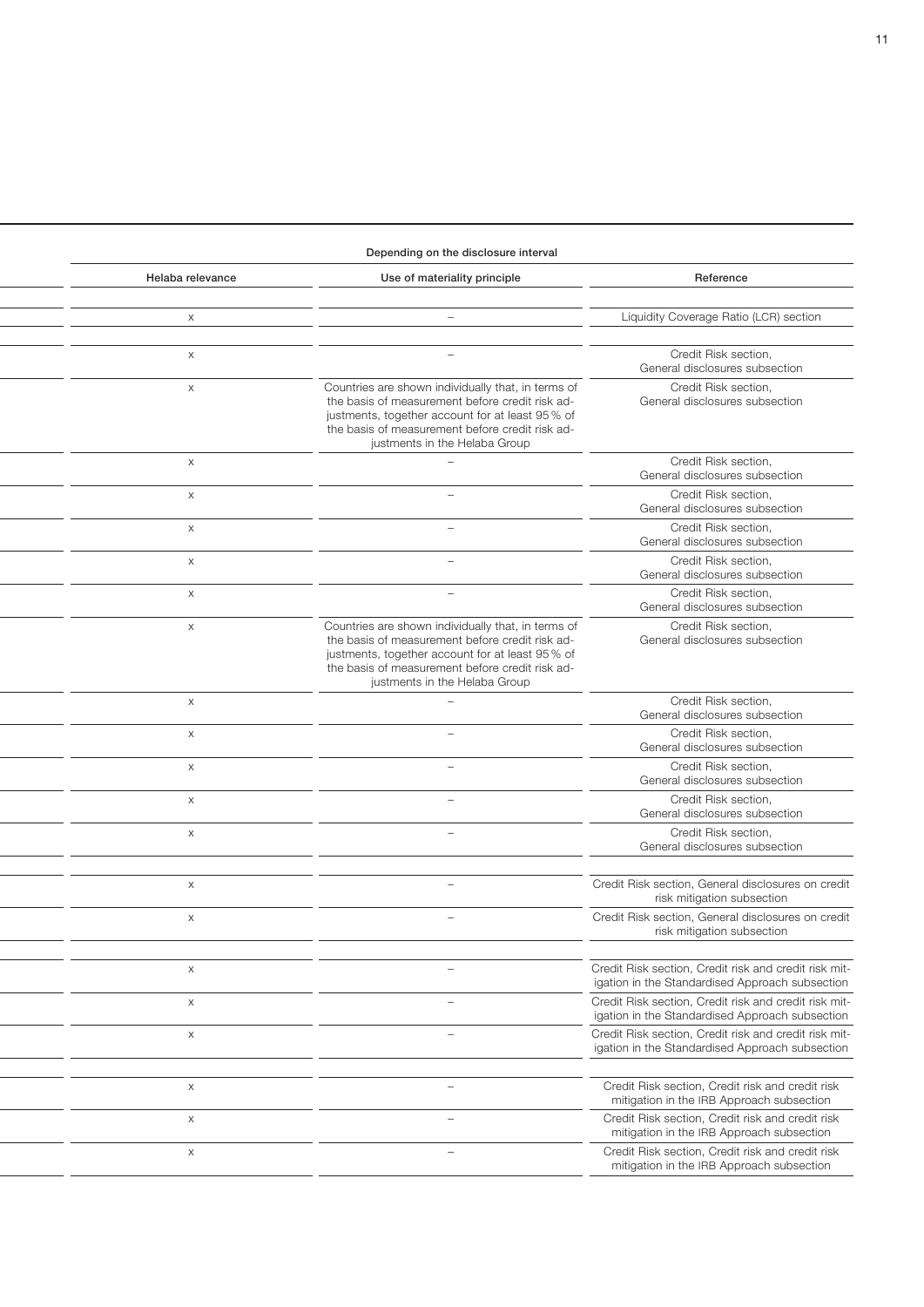|                                                                                                                        | Disclosure interval      |                          |                                 |
|------------------------------------------------------------------------------------------------------------------------|--------------------------|--------------------------|---------------------------------|
|                                                                                                                        | Quarterly                | Half-yearly              | Annually                        |
| EU CR6 - IRB: Credit risk exposures by exposure class and PD range                                                     |                          | X                        |                                 |
| Article 452 CRR - Average PD by country, FIRB                                                                          |                          | $\overline{\phantom{a}}$ | $\mathsf{X}$                    |
|                                                                                                                        |                          |                          |                                 |
| Article 452 CRR - Retail portfolio average PD/LGD by country, AIRB                                                     | $\overline{\phantom{0}}$ | $\overline{\phantom{a}}$ | $\times$                        |
| EU CR7 - IRB approach - Effect on the RWAs of credit derivatives used as CRM techniques                                |                          | $\times$                 |                                 |
| EU CR8 - RWA flow statements of credit risk exposures under the IRB approach                                           | $\times$                 | $\overline{\phantom{0}}$ |                                 |
| RWA coverage by exposure class                                                                                         | $\overline{\phantom{a}}$ | $\overline{\phantom{m}}$ | $\times$                        |
| EU CR9 - FIRB: Back-testing of PD per exposure class                                                                   |                          |                          | $\times$                        |
|                                                                                                                        |                          |                          |                                 |
| EU CR9 - AIRB: Back-testing of PD per exposure class                                                                   |                          |                          | $\mathsf{x}$                    |
|                                                                                                                        |                          |                          |                                 |
|                                                                                                                        |                          |                          |                                 |
| EU CR9 - AIRB: Back-testing of LGD per exposure class                                                                  |                          |                          | $\mathsf{x}$                    |
|                                                                                                                        |                          |                          |                                 |
|                                                                                                                        |                          |                          |                                 |
| EU CR9 - AIRB: Back-testing of CCF per exposure class                                                                  |                          |                          | $\times$                        |
| Article 452 CRR - Actual losses versus expected loss in lending business                                               |                          |                          | $\times$                        |
| Equity Investments in the Banking Book                                                                                 |                          |                          |                                 |
| Article 447 CRR - Type of equity investment instrument                                                                 |                          |                          | $\times$                        |
| Counterparty credit risk (CCR)                                                                                         |                          |                          |                                 |
| EU CCR1 - Analysis of CCR exposure by approach (excluding exposures to CCPs)                                           | $\overline{\phantom{m}}$ | $\boldsymbol{\times}$    |                                 |
| EU CCR3 - Standardised approach: CCR exposures by regulatory portfolio and risk                                        |                          | $\times$                 |                                 |
| (after credit risk mitigation)                                                                                         |                          |                          |                                 |
| Article 444 CRR - Standardised approach: CCR exposures by regulatory portfolio risk<br>(before credit risk mitigation) | $\overline{\phantom{m}}$ | $\overline{\phantom{a}}$ | $\times$                        |
| EU CCR4 - FIRB approach: CCR exposures by portfolio and PD scale                                                       | $\overline{\phantom{m}}$ | $\times$                 |                                 |
| EU CCR4 - AIRB approach: CCR exposures by portfolio and PD scale                                                       |                          | X                        |                                 |
| EU CCR6 in conjunction with Article 439 h) CRR - Overview of credit derivatives exposures                              |                          | $\times$                 |                                 |
|                                                                                                                        |                          |                          |                                 |
|                                                                                                                        |                          |                          |                                 |
|                                                                                                                        |                          |                          |                                 |
| EU CCR8 - Exposures to CCPs                                                                                            | $\overline{\phantom{a}}$ | $\times$                 | $\overline{\phantom{a}}$        |
| EU CCR7 - RWA flow statements of CCR exposures under the IMM                                                           | $\times$                 | $\overline{\phantom{0}}$ |                                 |
| EU CCR5-A - Impact of netting and collateral held on exposure values                                                   | $\equiv$                 | $\times$                 | $\hspace{0.1mm}-\hspace{0.1mm}$ |
| EU CCR5-B - Composition of collateral for exposures to CCR                                                             | $ \,$                    | X                        | $\overline{\phantom{a}}$        |
| EU CCR2 - CVA capital charge                                                                                           | $\overline{\phantom{m}}$ | $\times$                 | $\overline{\phantom{a}}$        |
| Securitisations                                                                                                        |                          |                          |                                 |
| Article 449 CRR - Approaches used for securitisation transactions                                                      |                          |                          | $\times$                        |
|                                                                                                                        |                          |                          |                                 |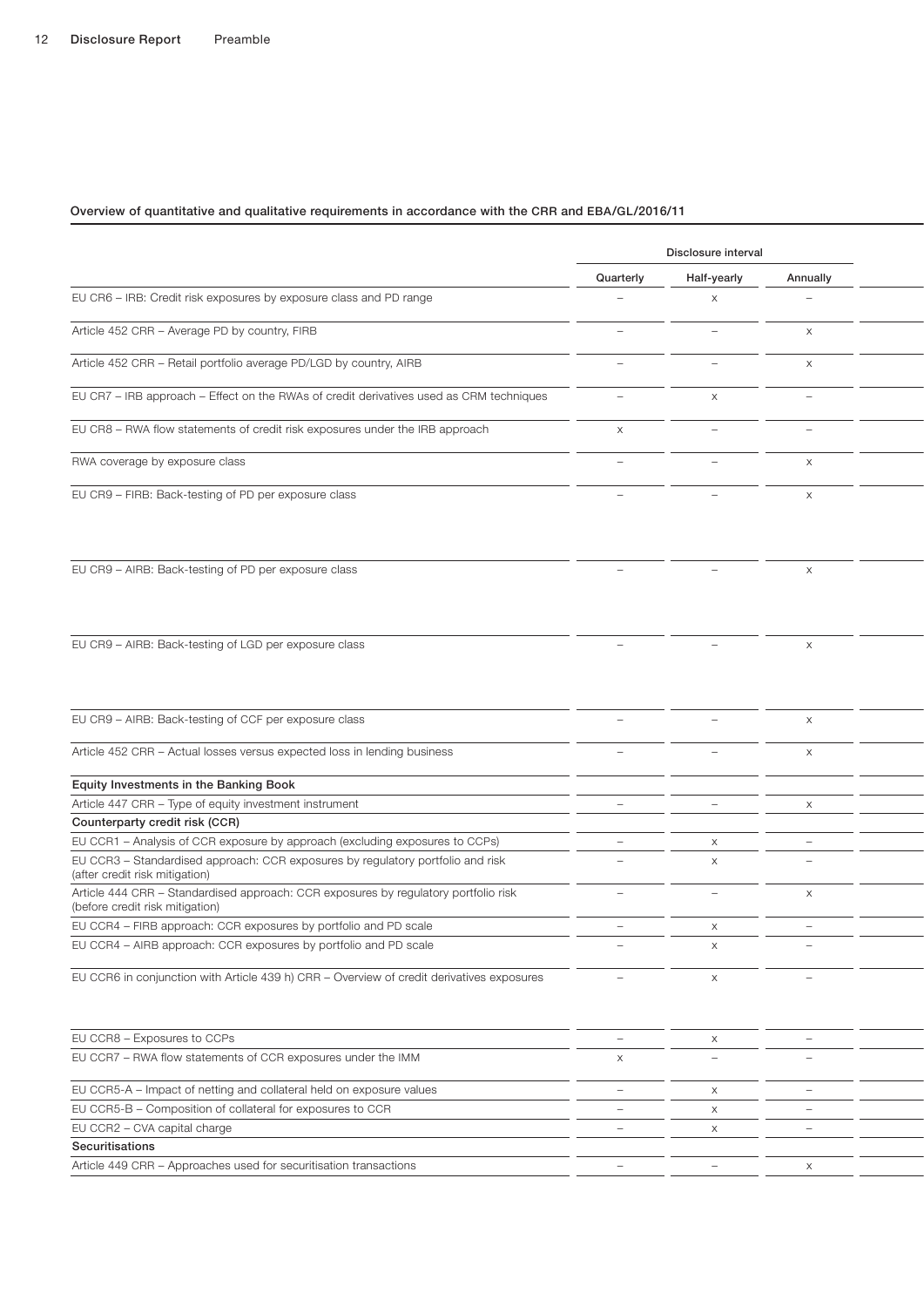#### Depending on the disclosure interval

| Helaba relevance                                                                                                                                                                  | Use of materiality principle                                                                                                                                                                                                                                     | Reference                                                                                     |
|-----------------------------------------------------------------------------------------------------------------------------------------------------------------------------------|------------------------------------------------------------------------------------------------------------------------------------------------------------------------------------------------------------------------------------------------------------------|-----------------------------------------------------------------------------------------------|
| $\times$                                                                                                                                                                          |                                                                                                                                                                                                                                                                  | Credit Risk section, Credit risk and credit risk<br>mitigation in the IRB Approach subsection |
| $\times$                                                                                                                                                                          |                                                                                                                                                                                                                                                                  | Credit Risk section, Credit risk and credit risk<br>mitigation in the IRB Approach subsection |
| $\times$                                                                                                                                                                          |                                                                                                                                                                                                                                                                  | Credit Risk section, Credit risk and credit risk<br>mitigation in the IRB Approach subsection |
| Generally relevant, no qualifying items as at<br>30.06.2018                                                                                                                       |                                                                                                                                                                                                                                                                  | Credit Risk section, Credit risk and credit risk<br>mitigation in the IRB Approach subsection |
| $\times$                                                                                                                                                                          |                                                                                                                                                                                                                                                                  | Credit Risk section, Credit risk and credit risk<br>mitigation in the IRB Approach subsection |
| $\times$                                                                                                                                                                          |                                                                                                                                                                                                                                                                  | Credit Risk section, Credit risk and credit risk<br>mitigation in the IRB Approach subsection |
|                                                                                                                                                                                   | The 5-year historical annual default rate is re-<br>quired for regulatory purposes; however, in order<br>to provide a consistent presentation of exposure<br>classes, as at 31.12.2017 it has only been shown<br>since the introduction of the CRR (for 4 years) | Credit Risk section, Credit risk and credit risk<br>mitigation in the IRB Approach subsection |
| $\times$                                                                                                                                                                          | The 5-year historical annual default rate is re-<br>quired for regulatory purposes; however, in order<br>to provide a consistent presentation of exposure<br>classes, as at 31.12.2017 it has only been shown<br>since the introduction of the CRR (for 4 years) | Credit Risk section, Credit risk and credit risk<br>mitigation in the IRB Approach subsection |
| $\times$                                                                                                                                                                          | The 5-year historical LGD is required for regulato-<br>ry purposes; however, in order to provide a con-<br>sistent presentation of exposure classes, as at<br>31.12.2017 it has only been shown since the in-<br>troduction of the CRR (for 4 years)             | Credit Risk section. Credit risk and credit risk<br>mitigation in the IRB Approach subsection |
| $\times$                                                                                                                                                                          |                                                                                                                                                                                                                                                                  | Credit Risk section, Credit risk and credit risk<br>mitigation in the IRB Approach subsection |
| $\times$                                                                                                                                                                          |                                                                                                                                                                                                                                                                  | Credit Risk section, Credit risk and credit risk<br>mitigation in the IRB Approach subsection |
| $\times$                                                                                                                                                                          |                                                                                                                                                                                                                                                                  | Equity Investments in the Banking Book section                                                |
|                                                                                                                                                                                   |                                                                                                                                                                                                                                                                  |                                                                                               |
| $\times$                                                                                                                                                                          | $\overline{\phantom{0}}$                                                                                                                                                                                                                                         | Counterparty credit risk (CCR) section                                                        |
| $\times$                                                                                                                                                                          |                                                                                                                                                                                                                                                                  | Counterparty credit risk (CCR) section                                                        |
| $\times$                                                                                                                                                                          |                                                                                                                                                                                                                                                                  | Counterparty credit risk (CCR) section                                                        |
| $\times$                                                                                                                                                                          |                                                                                                                                                                                                                                                                  | Counterparty credit risk (CCR) section                                                        |
| Generally relevant, no qualifying items as at<br>30.06.2018                                                                                                                       | $\overline{\phantom{a}}$                                                                                                                                                                                                                                         | Counterparty credit risk (CCR) section                                                        |
| Generally relevant; as at 30.06.2018, there<br>were no credit derivatives transactions in<br>connection with intermediation activities, only<br>for Helaba's own credit portfolio | Table presentation limited to credit derivatives<br>transactions for Helaba's own credit portfolio,<br>provided there were no such transactions in con-<br>nection with intermediation activities                                                                | Counterparty credit risk (CCR) section                                                        |
| $\times$                                                                                                                                                                          | $\overline{\phantom{m}}$                                                                                                                                                                                                                                         | Counterparty credit risk (CCR) section                                                        |
| Generally relevant, no qualifying items as at<br>30.09.2018                                                                                                                       |                                                                                                                                                                                                                                                                  | Counterparty credit risk (CCR) section                                                        |
| $\times$                                                                                                                                                                          |                                                                                                                                                                                                                                                                  | Counterparty credit risk (CCR) section                                                        |
| $\times$                                                                                                                                                                          |                                                                                                                                                                                                                                                                  | Counterparty credit risk (CCR) section                                                        |
| $\times$                                                                                                                                                                          |                                                                                                                                                                                                                                                                  | Counterparty credit risk (CCR) section                                                        |
| $\times$                                                                                                                                                                          |                                                                                                                                                                                                                                                                  | Securitisations section                                                                       |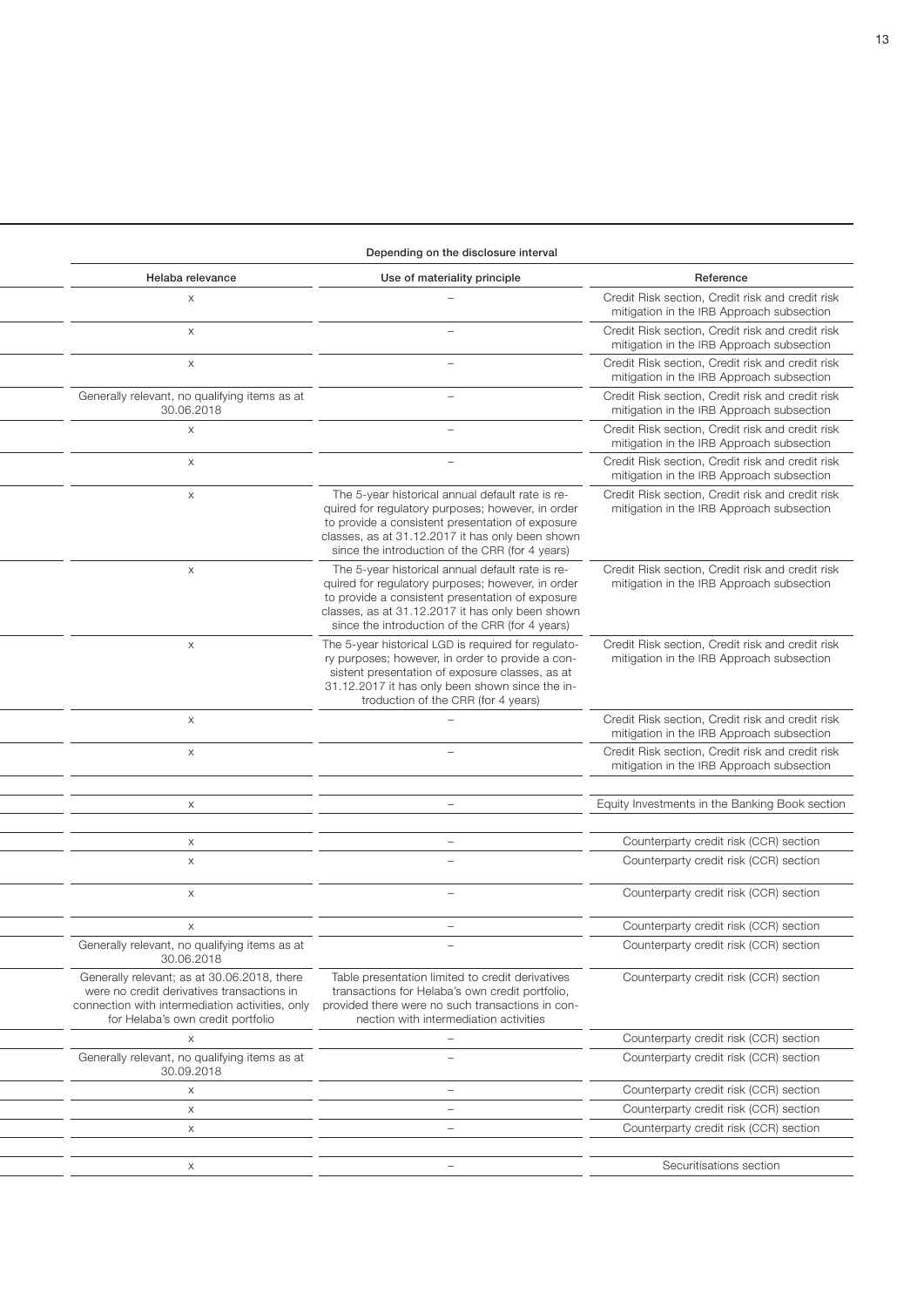|                                                                                                          | Disclosure interval      |                          |                           |
|----------------------------------------------------------------------------------------------------------|--------------------------|--------------------------|---------------------------|
|                                                                                                          | Quarterly                | Half-yearly              | Annually                  |
| Article 449 CRR - Total volume of securitisation exposures by asset type                                 | $\overline{\phantom{a}}$ | $\overline{\phantom{0}}$ | $\times$                  |
| Article 449 CRR - Total volume of retained or purchased<br>securitisation exposures by risk weight band  | $\overline{\phantom{0}}$ | $-$                      | $\times$                  |
| Article 449 CRR - Total volume of securitisation exposures<br>in respect of own special purpose vehicles | $\overline{\phantom{a}}$ | $\overline{\phantom{0}}$ | $\times$                  |
| Article 449 CRR - Requirements for originators                                                           | $\overline{\phantom{0}}$ | $\overline{\phantom{a}}$ | $\times$                  |
| Market risk                                                                                              |                          |                          |                           |
| EU MR1 - Market risk in accordance with the standardised method                                          | $\overline{\phantom{0}}$ | $\times$                 |                           |
| EU MR2-A - Market risk in internal models approach                                                       | $\overline{\phantom{0}}$ | $\times$                 |                           |
| EU MR2-B - Market risk under the IMA                                                                     | $\times$                 | $\overline{\phantom{a}}$ |                           |
| EU MR3 - IMA values for trading portfolios                                                               | $\overline{\phantom{0}}$ | $\times$                 | $\overline{\phantom{m}}$  |
| EU MR4 - Clean back-testing of the internal model                                                        | $\overline{\phantom{0}}$ | $\times$                 | $\overline{\phantom{m}}$  |
| EU MR4 - Dirty back-testing of the internal model                                                        | $\overline{\phantom{0}}$ | $\times$                 | $\overline{\phantom{0}}$  |
| Interest Rate Risk in the Banking Book                                                                   |                          |                          | $\boldsymbol{\mathsf{x}}$ |
|                                                                                                          |                          |                          |                           |
|                                                                                                          |                          |                          |                           |
| Operational risk                                                                                         | $\overline{\phantom{a}}$ | $\overline{\phantom{a}}$ | $\mathsf{x}$              |
| <b>Asset Encumbrance</b>                                                                                 |                          |                          |                           |
| Article 443 CRR - Assets                                                                                 | $\overline{\phantom{m}}$ | $\overline{\phantom{a}}$ | $\times$                  |
| Article 443 CRR - Collateral received                                                                    | $\qquad \qquad -$        | $\overline{\phantom{a}}$ | $\times$                  |
| Article 443 CRR - Sources of encumbrance                                                                 | $\overline{\phantom{0}}$ | $\overline{\phantom{a}}$ | $\times$                  |
| Qualitative/Other Disclosure Requirements                                                                |                          |                          |                           |
| Article 13 CRR - Disclosure by significant subsidiaries                                                  | $\equiv$                 | $\overline{\phantom{a}}$ | $\times$                  |

Article 435 CRR – Adequacy of risk management arrangements – – x x Please refer to the "Risk report" section in con-

Article 435 CRR – Risk Strategy and Risk Management – – x x The disclosures relating to the risk strategy and

Article 436 CRR – Differences in the basis of consolidation – – x x Information on the group of consolidated compa-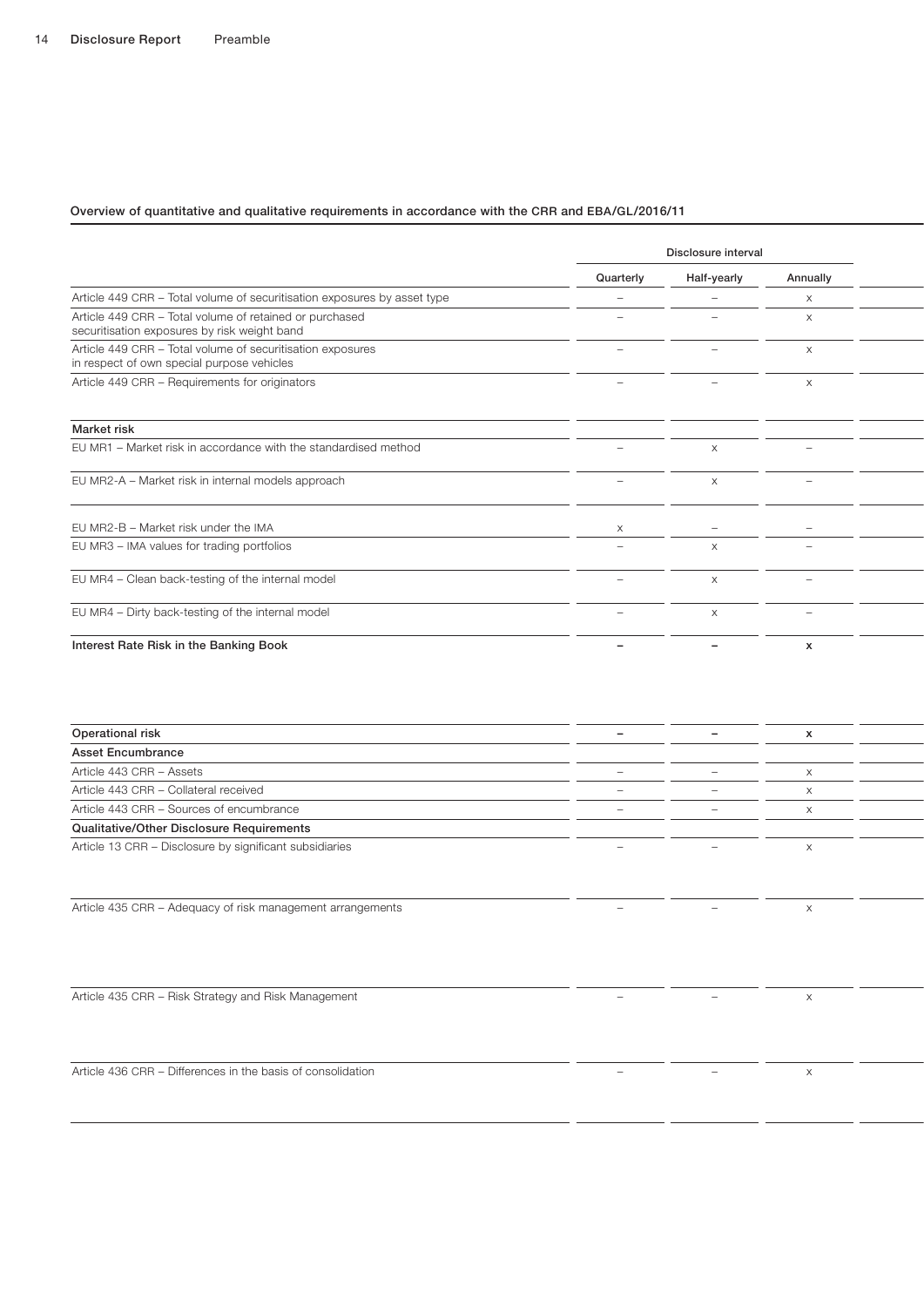|                                                                                                                                                                                                                                                                                               | Depending on the disclosure interval                                                                                                                                                                                                                                            |                                                                                                                                         |
|-----------------------------------------------------------------------------------------------------------------------------------------------------------------------------------------------------------------------------------------------------------------------------------------------|---------------------------------------------------------------------------------------------------------------------------------------------------------------------------------------------------------------------------------------------------------------------------------|-----------------------------------------------------------------------------------------------------------------------------------------|
| Reference                                                                                                                                                                                                                                                                                     | Use of materiality principle                                                                                                                                                                                                                                                    | Helaba relevance                                                                                                                        |
| Securitisations section                                                                                                                                                                                                                                                                       |                                                                                                                                                                                                                                                                                 | $\times$                                                                                                                                |
| Securitisations section                                                                                                                                                                                                                                                                       |                                                                                                                                                                                                                                                                                 | $\times$                                                                                                                                |
| Securitisations section                                                                                                                                                                                                                                                                       | $\overline{\phantom{a}}$                                                                                                                                                                                                                                                        | $\times$                                                                                                                                |
|                                                                                                                                                                                                                                                                                               |                                                                                                                                                                                                                                                                                 | Helaba operates as a sponsor and investor<br>only and so the requirements for originators<br>stipulated in Article 449 CRR do not apply |
| Market Risk section,<br>Standardised method subsection                                                                                                                                                                                                                                        |                                                                                                                                                                                                                                                                                 | $\times$                                                                                                                                |
| Market Risk section,<br>Internal model subsection                                                                                                                                                                                                                                             |                                                                                                                                                                                                                                                                                 | $\times$                                                                                                                                |
| Market Risk section,<br>Internal model subsection                                                                                                                                                                                                                                             |                                                                                                                                                                                                                                                                                 | $\times$                                                                                                                                |
| Market Risk section,<br>Internal model subsection                                                                                                                                                                                                                                             |                                                                                                                                                                                                                                                                                 | $\times$                                                                                                                                |
| Market Risk section,<br>Internal model subsection                                                                                                                                                                                                                                             |                                                                                                                                                                                                                                                                                 | $\times$                                                                                                                                |
| Market Risk section,<br>Internal model subsection                                                                                                                                                                                                                                             |                                                                                                                                                                                                                                                                                 | $\times$                                                                                                                                |
| <b>Interest Rate Risk</b><br>in the Banking Book section                                                                                                                                                                                                                                      | With a view to improving clarity in the presen-<br>tation of figures, the listing of individual cur-<br>rencies is limited to those that individually ac-<br>count for at least 5% and those that are<br>necessary to cover at least 95% of the total<br>foreign currency share | $\boldsymbol{\mathsf{x}}$                                                                                                               |
| <b>Operational Risk section</b>                                                                                                                                                                                                                                                               |                                                                                                                                                                                                                                                                                 | $\boldsymbol{\mathsf{x}}$                                                                                                               |
|                                                                                                                                                                                                                                                                                               |                                                                                                                                                                                                                                                                                 |                                                                                                                                         |
| Asset Encumbrance section                                                                                                                                                                                                                                                                     |                                                                                                                                                                                                                                                                                 | $\times$                                                                                                                                |
| Asset Encumbrance section                                                                                                                                                                                                                                                                     | $\overline{\phantom{0}}$                                                                                                                                                                                                                                                        | $\times$                                                                                                                                |
| Asset Encumbrance section                                                                                                                                                                                                                                                                     |                                                                                                                                                                                                                                                                                 | $\times$                                                                                                                                |
| The disclosure report for Frankfurter Sparkasse<br>as an individual bank is published in a "Disclosure<br>report" section within its Annual Report, which is<br>available on FSP's website.                                                                                                   |                                                                                                                                                                                                                                                                                 | $\mathsf X$                                                                                                                             |
| Please refer to the "Risk report" section in con-<br>junction with the "Responsibility statement" in the<br>Helaba Group's Annual Report for information on<br>declarations by the Board of Managing Directors<br>regarding the appropriateness of the risk man-<br>agement system at Helaba. |                                                                                                                                                                                                                                                                                 | $\times$                                                                                                                                |
| The disclosures relating to the risk strategy and<br>risk management system at Helaba are included<br>in the Annual Report (Group management report<br>(Risk report)). This disclosure report only includes<br>additional information.                                                        |                                                                                                                                                                                                                                                                                 | $\times$                                                                                                                                |
| Information on the group of consolidated compa-<br>nies under IFRS may be found in the Annual Re-<br>port (Note (3) in conjunction with Note (88) in the<br>Notes to the Consolidated Financial Statements).                                                                                  |                                                                                                                                                                                                                                                                                 | $\times$                                                                                                                                |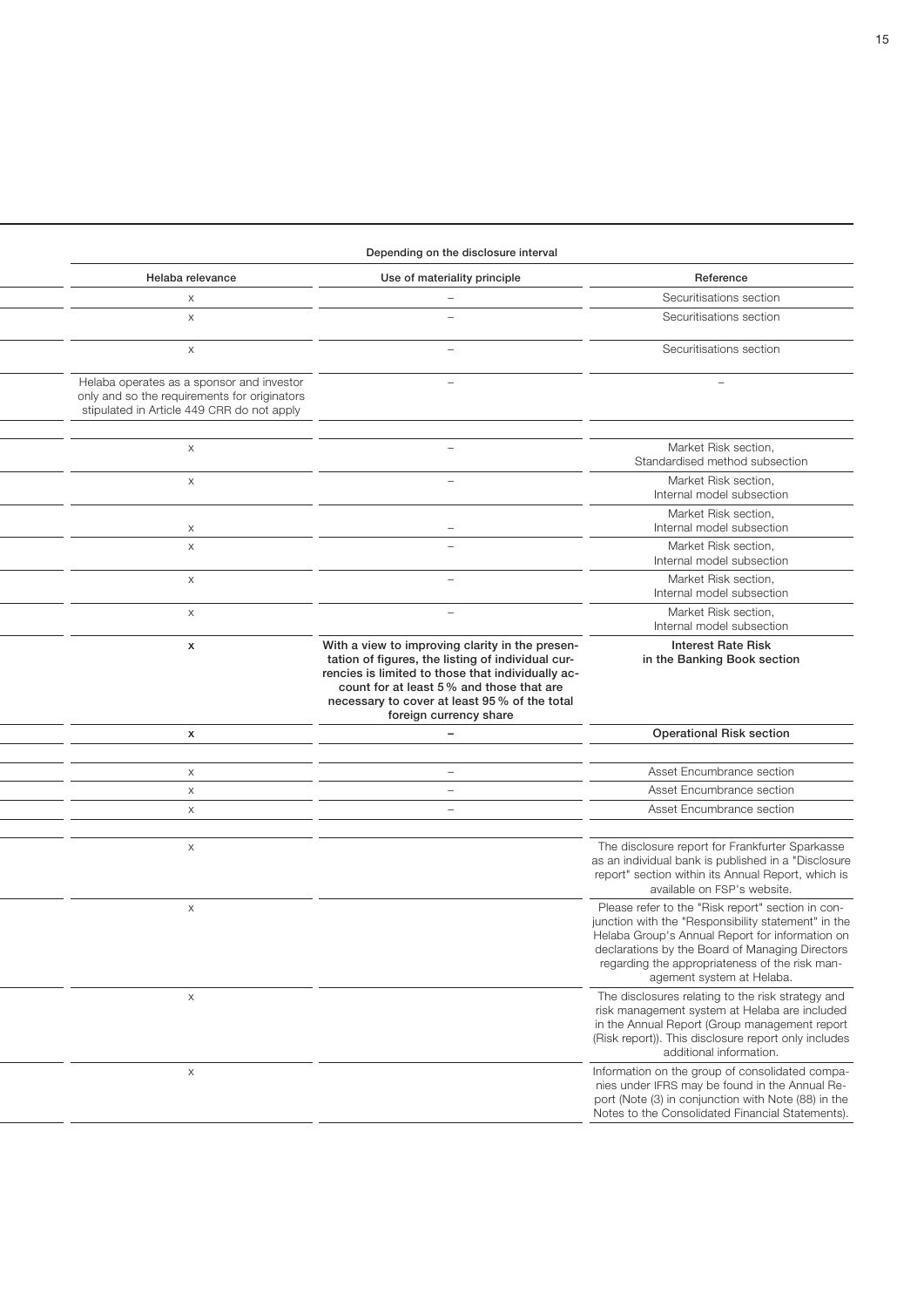Article 13 CRR requires significant subsidiaries of EU parent institutions and those subsidiaries that are of material significance for their local market to prepare their own disclosure report on an individual or sub-consolidated basis.

Helaba's FSP subsidiary falls under this separate disclosure requirement. Since the disclosure reporting date of 31 December 2015, the disclosure report for FSP as an individual bank has been published in a "Disclosure report" section within its **[Annual](https://www.frankfurter-sparkasse.de/de/home/ihre-sparkasse/unternehmen.html?n=true&stref=hnav)  [Report](https://www.frankfurter-sparkasse.de/de/home/ihre-sparkasse/unternehmen.html?n=true&stref=hnav)**, which is available on FSP's website. The disclosure report will be updated each year in the same way as FSP's **[Annual](https://www.frankfurter-sparkasse.de/de/home/ihre-sparkasse/unternehmen.html?n=true&stref=hnav)  [Report](https://www.frankfurter-sparkasse.de/de/home/ihre-sparkasse/unternehmen.html?n=true&stref=hnav)**.

The regulatory capital requirements and Helaba's own funds are based on financial reporting in accordance with IFRS. Since 1 January 2018, the figures have taken into account the new financial reporting requirements under IFRS 9.

Please refer to the "Risk report" section in conjunction with the "Responsibility statement" in the Helaba Group's **[Half-Yearly](http://geschaeftsbericht.helaba.de/) [Financial Report](http://geschaeftsbericht.helaba.de/)** for information on declarations by the Board of Managing Directors regarding the appropriateness of the risk management system at Helaba pursuant to Article 435 (1e) CRR. Given the differences between the basis of consolidation for regulatory purposes and that under German commercial law, more detailed information relating to the financial statements can also be found in the **[Annual Report](http://geschaeftsbericht.helaba.de/)**.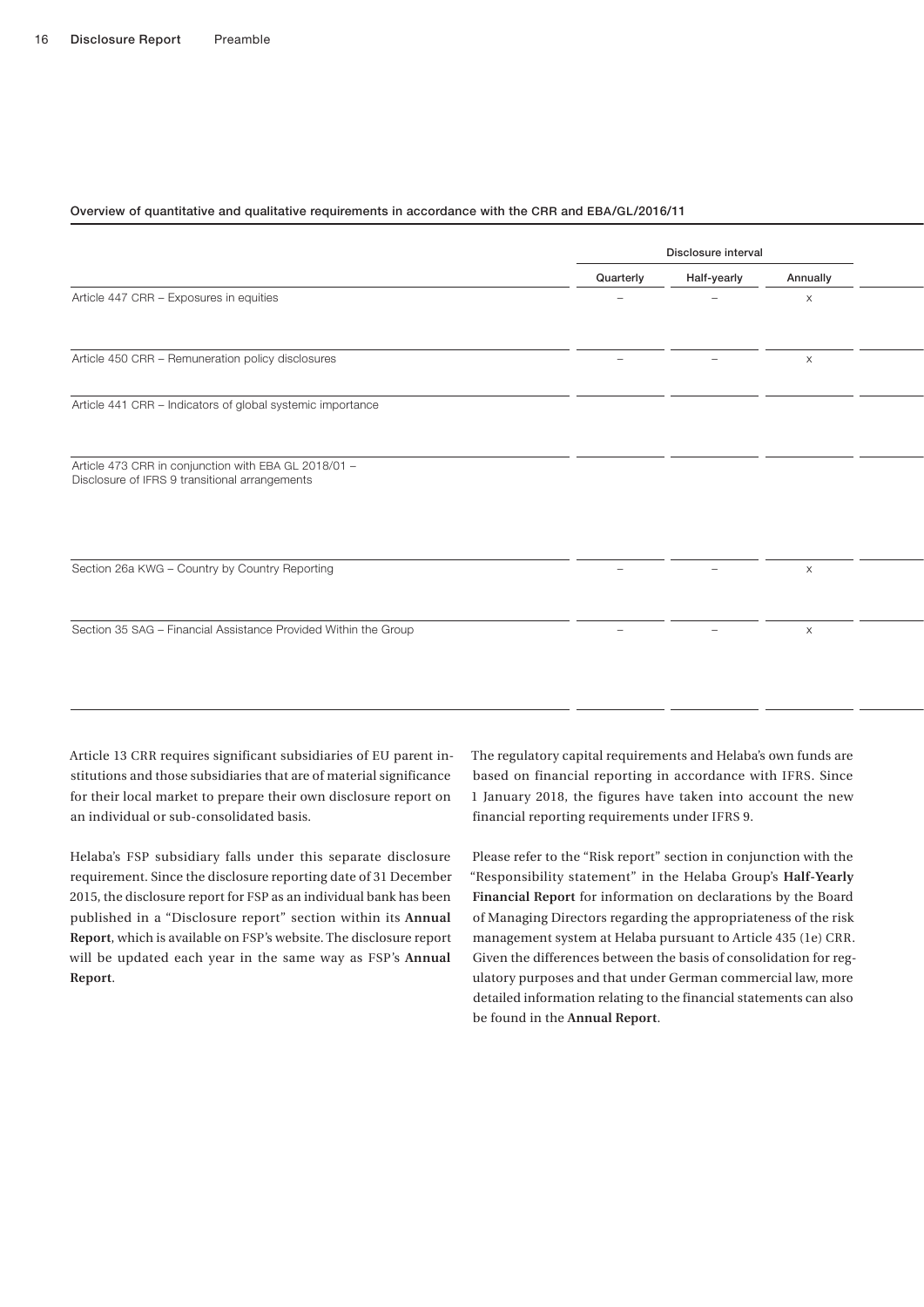|                                                                                                                                                                                                                                                                                                                           | Depending on the disclosure interval |                                                                                                                                                                                                                                                                                                             |
|---------------------------------------------------------------------------------------------------------------------------------------------------------------------------------------------------------------------------------------------------------------------------------------------------------------------------|--------------------------------------|-------------------------------------------------------------------------------------------------------------------------------------------------------------------------------------------------------------------------------------------------------------------------------------------------------------|
| Helaba relevance                                                                                                                                                                                                                                                                                                          | Use of materiality principle         | Reference                                                                                                                                                                                                                                                                                                   |
| $\times$                                                                                                                                                                                                                                                                                                                  |                                      | More detailed information on equity investment<br>exposures, is included in Note (30) et seq. and<br>Note (42) et seq. of the Notes to the Consolidat-<br>ed Financial Statements in the Annual Report.                                                                                                     |
|                                                                                                                                                                                                                                                                                                                           |                                      | The disclosures are presented in a separate<br>remuneration report and published on Helaba's<br>website (offenlegung.helaba.de)                                                                                                                                                                             |
| Helaba is identified as an Other<br>Systemically Important Institution<br>and so the requirements stipulated<br>in Article 441 CRR do not apply                                                                                                                                                                           |                                      |                                                                                                                                                                                                                                                                                                             |
| Helaba will not make use of the transitional<br>regulatory rules in accordance with Article<br>473 a) CRR covering the inclusion of the ini-<br>tial application effects when determining cap-<br>ital ratios and so the requirements stipulated<br>in Article 473 CRR in conjunction with EBA<br>GL 2018/01 do not apply |                                      |                                                                                                                                                                                                                                                                                                             |
|                                                                                                                                                                                                                                                                                                                           |                                      | Disclosures can be found in the section<br>Country-by-country reporting in accordance<br>with Section 26a KWG in the Annual Report<br>(geschaeftsbericht.helaba.de)                                                                                                                                         |
| $\times$                                                                                                                                                                                                                                                                                                                  |                                      | The disclosures are included in the Annual Report<br>(Note (74) in conjunction with Note (75) in the<br>Notes to the Annual Financial Statements). The<br>equivalent disclosures at Helaba Bank level are in<br>the Annual Financial Report (Note (44) in the<br>Notes to the Annual Financial Statements). |
|                                                                                                                                                                                                                                                                                                                           |                                      |                                                                                                                                                                                                                                                                                                             |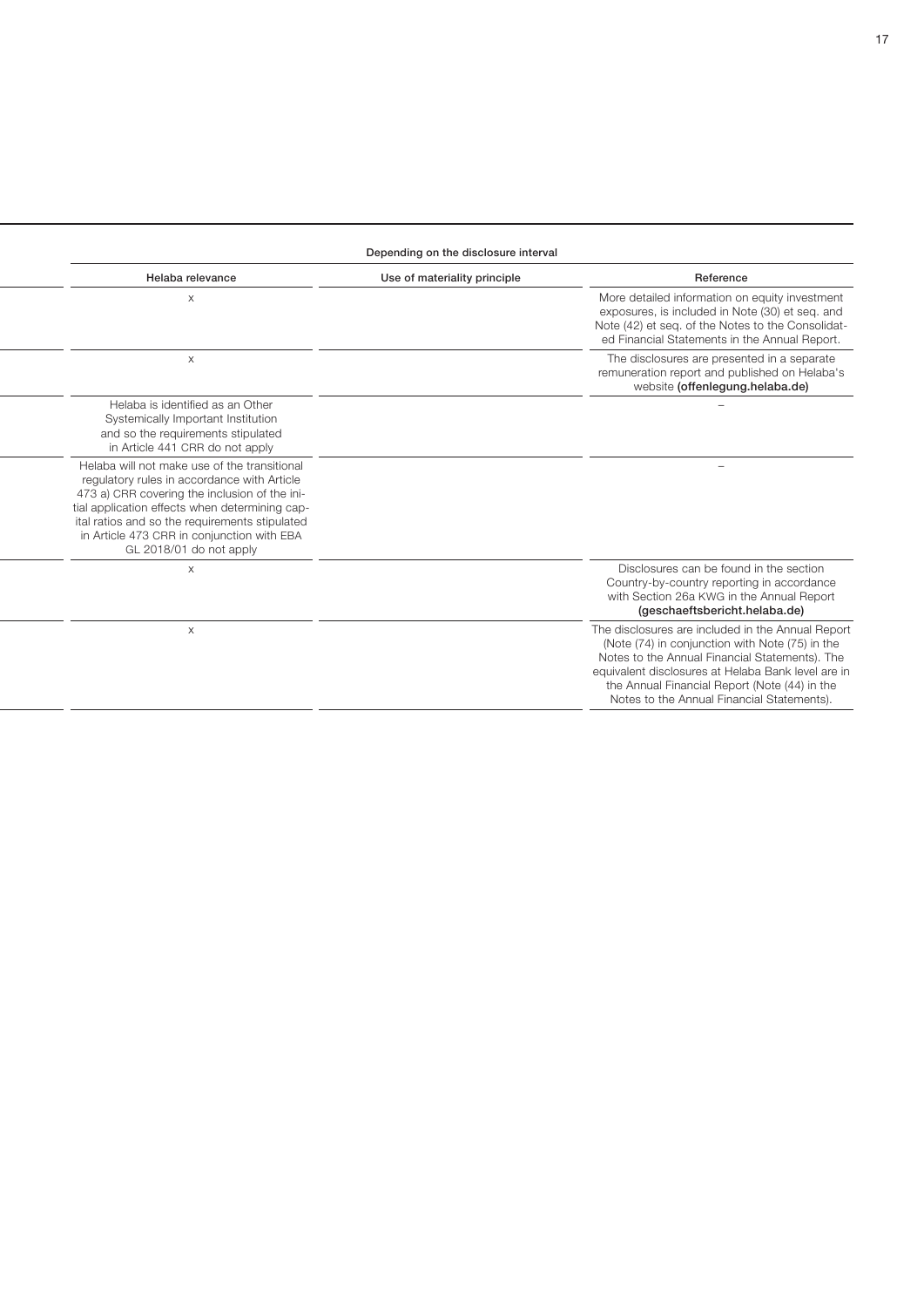## <span id="page-17-0"></span>Scope of Application

These disclosures are provided for the Helaba Group on the basis of the group of consolidated companies for regulatory purposes pursuant to the KWG/CRR. The document is prepared and coordinated by the parent company – Helaba.

A total of 22 companies are fully consolidated in the consolidation process for regulatory purposes in accordance with Sections 10 and 10a KWG and Article 18 CRR in addition to Helaba as the

superordinated institution, and one other company is included in the consolidation on a pro-rata basis. A further 19 companies are excluded from the scope of consolidation for regulatory purposes in accordance with Section 31 KWG in conjunction with Article 19 CRR. There was no change in the breakdown of entities included in the group of consolidated companies for regulatory purposes compared with 30 June 2018.

#### Group of consolidated companies for regulatory purposes (overview)

| <b>Regulatory treatment</b>                                      | Number and type of companies                                                                                                            |  |  |  |  |
|------------------------------------------------------------------|-----------------------------------------------------------------------------------------------------------------------------------------|--|--|--|--|
| Full consolidation                                               | 22 companies<br>16 financial institutions<br>asset management company<br>3 banks<br>1 investment firm<br>provider of ancillary services |  |  |  |  |
| Proportional consolidation                                       | 1 company<br>1 financial institution                                                                                                    |  |  |  |  |
| Excluded from the scope of consolidation for regulatory purposes | 19 companies<br>18 financial institutions<br>provider of ancillary services                                                             |  |  |  |  |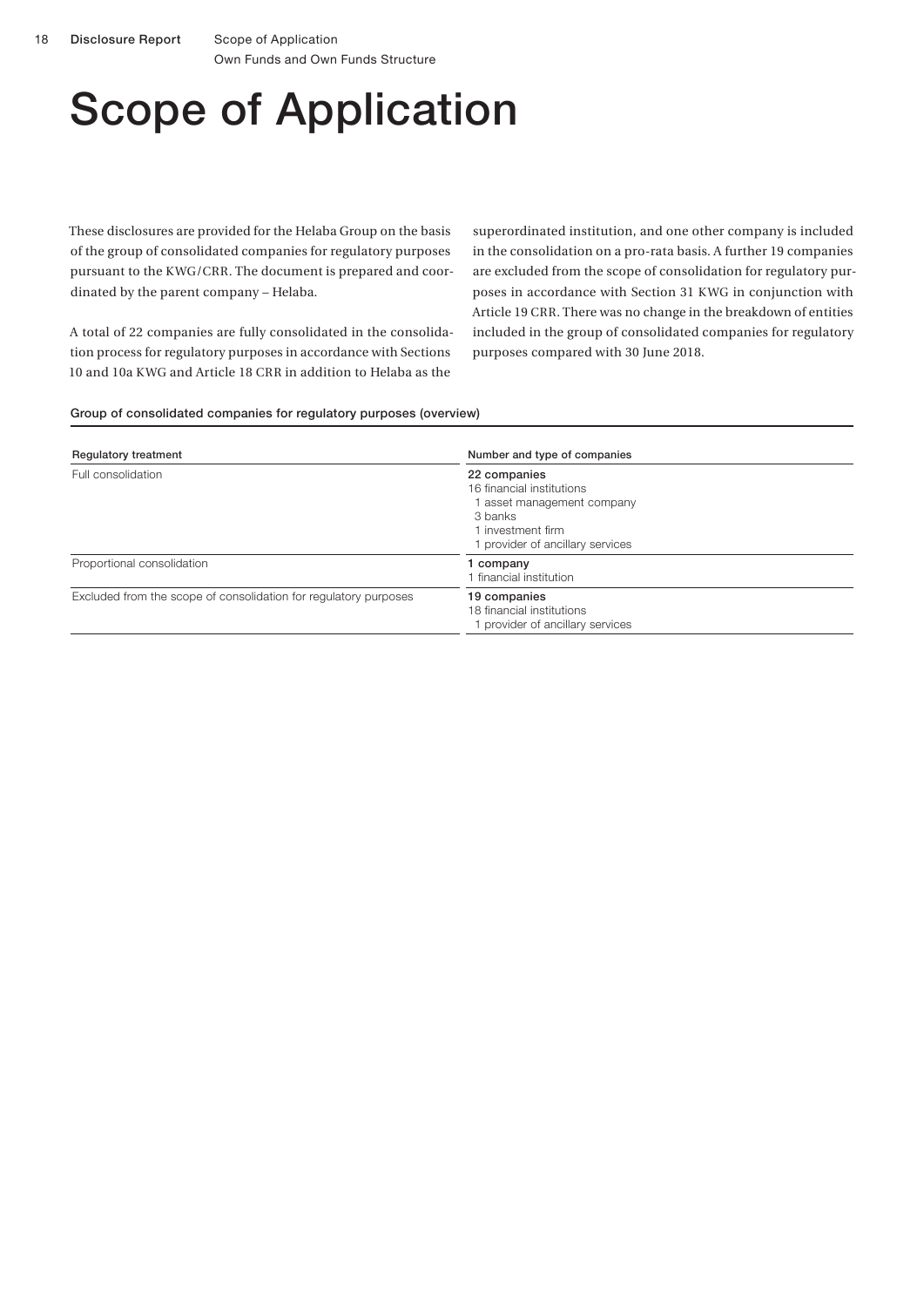### <span id="page-18-0"></span>Own Funds and Own Funds Structure

This section presents information about the Helaba Group's key figures together with a breakdown of the own funds requirements for each risk type in accordance with the COREP report under Pillar I as at 30 September 2018.

#### KM1 – The Helaba Group in figures in  $\epsilon$  m

|     |                                                                                                              | 30.09.2018 | 30.06.2018 | 31.03.2018 | 31.12.2017 |
|-----|--------------------------------------------------------------------------------------------------------------|------------|------------|------------|------------|
|     | Composition of own funds for regulatory purposes                                                             |            |            |            |            |
| 1.  | Common Equity Tier 1 capital                                                                                 | 8.004      | 8.023      | 8.021      | 7.673      |
|     | thereof: Regulatory adjustments                                                                              | $-390$     | $-370$     | $-365$     | $-281$     |
|     | Additional Tier 1 capital                                                                                    | 421        | 421        | 421        | 507        |
|     | thereof: Regulatory adjustments                                                                              |            |            |            | $-19$      |
| 2.  | Tier 1 capital                                                                                               | 8,425      | 8,445      | 8,442      | 8,180      |
|     | Tier 2 capital                                                                                               | 2,712      | 2,720      | 2.727      | 2,667      |
|     | thereof: Regulatory adjustments                                                                              | $-14$      | $-14$      | $-14$      | $-19$      |
| 3.  | Own funds, total                                                                                             | 11,137     | 11,165     | 11,169     | 10,847     |
|     | Total risk exposure amount                                                                                   |            |            |            |            |
| 4.  | <b>Total RWAs</b>                                                                                            | 52,360     | 51,881     | 50,966     | 49,822     |
|     | Capital ratios                                                                                               |            |            |            |            |
| 5.  | Common Equity Tier 1 (CET1) capital ratio in %                                                               | 15.3       | 15.5       | 15.7       | 15.4       |
| 6.  | Tier 1 capital ratio in %                                                                                    | 16.1       | 16.3       | 16.6       | 16.4       |
| 7.  | Total capital ratio in %                                                                                     | 21.3       | 21.5       | 21.9       | 21.8       |
|     | <b>Capital buffers</b>                                                                                       |            |            |            |            |
| 8.  | Capital conservation buffer in %                                                                             | 1.88       | 1.88       | 1.88       | 1.25       |
| 9.  | Institution-specific countercyclical capital buffer in %                                                     | 0.06       | 0.06       | 0.03       | 0.03       |
| 10. | Buffer for global/other systemically important institutions in %                                             | 0.66       | 0.66       | 0.66       | 0.33       |
| 11. | Institution-specific buffer requirement in % (rows $8 + 9 + 10$ )                                            | 2.60       | 2.59       | 2.56       | 1.61       |
| 12. | CET1 capital available for the buffers in %<br>(expressed as a percentage of the total risk exposure amount) | 10.09      | 10.28      | 10.56      | 10.42      |
|     | Leverage ratio                                                                                               |            |            |            |            |
|     | 13. Leverage ratio total exposure measure                                                                    | 184,153    | 177,664    | 177,314    | 167,618    |
|     | 14. Leverage ratio in %                                                                                      | 4.6        | 4.8        | 4.8        | 4.9        |
|     |                                                                                                              |            |            |            |            |

Common Equity Tier 1 capital was virtually unchanged compared with 30 June 2018, with the slight decrease of  $\epsilon$  20 m resulting primarily from increased capital deductions for prudent valuation and intangible assets. The Helaba Group's Common Equity Tier 1 capital rose by  $\epsilon$  331 m compared with the figure as at 31 December 2017. Capital rose in particular as a result of positive effects from the first-time recognition at fair value of subsidiaries not included in the basis of consolidation for regulatory purposes in connection with the switch to IFRS 9 as at 1 January 2018, as well as the inclusion of income for the first half of the

year after the deduction of expected dividends. This was offset by the end of the last phase of the CRR transitional arrangements relating to deductible items, as well as increased regulatory capital deductions for prudent valuation. Total own funds have risen by approximately  $\epsilon$  290 m. Other than the positive effects referred to above relating to Common Equity Tier 1 capital, the main reasons were the reduction in eligibility of grandfathered Additional Tier 1 instruments and the impact from residual maturity amortisation on Tier 2 capital instruments.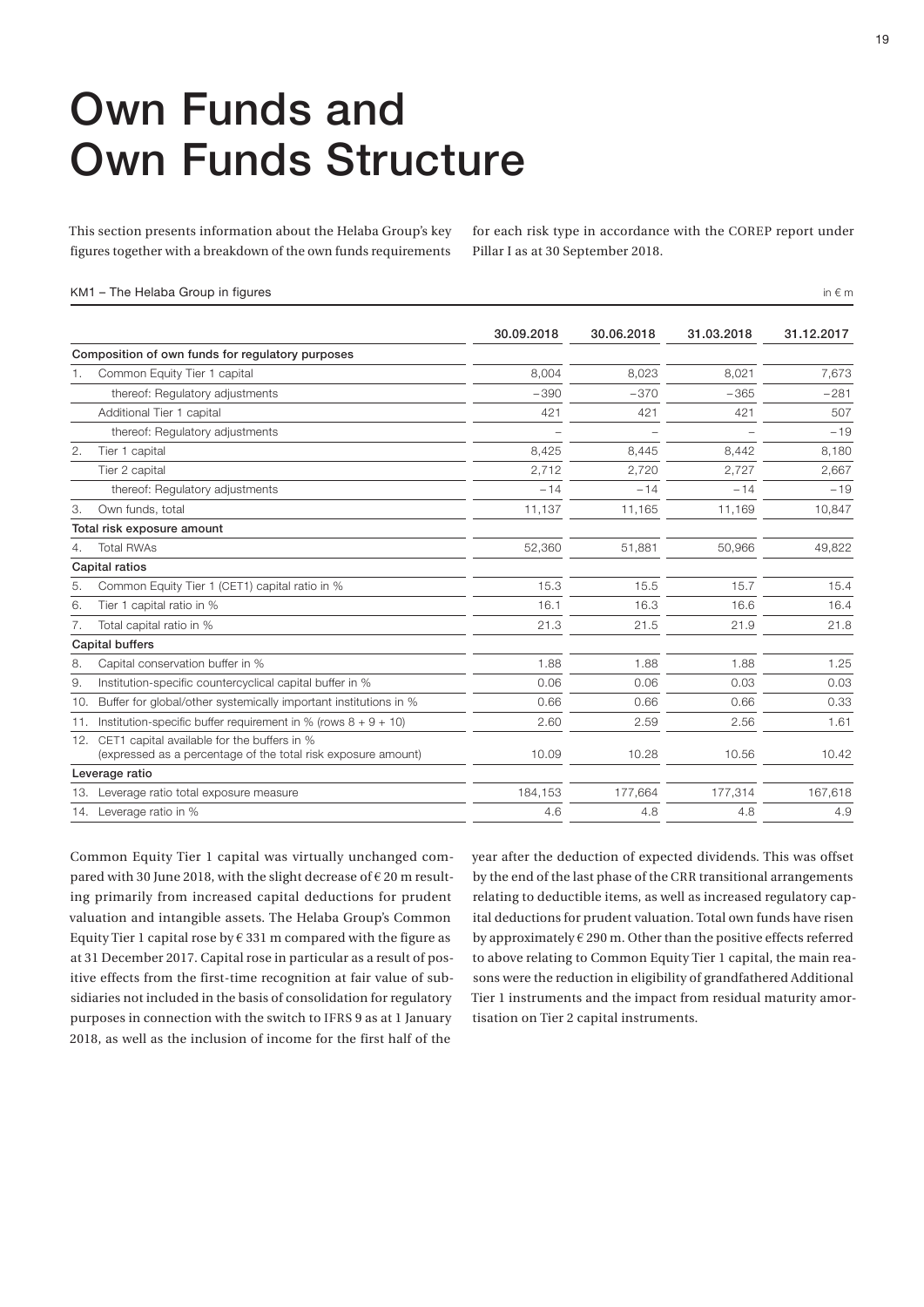#### <span id="page-19-0"></span>Capital adequacy

The table below shows the RWAs and capital requirements for default risks, broken down by risk type.

#### EU OV1 – Overview of RWAs in  $\epsilon$  m

RWAs Capital requirement 30.09.2018 30.06.2018 30.09.2018 1 Credit risk (excluding CCR) 2,315 Article 438 (c), (d)  $\overline{a}$   $\overline{a}$  Of which standardised approach (CRSA)  $\overline{a}$  4,617  $\overline{a}$  4,634 369 Article 438 (c), (d) 3 Of which the foundation IRB (FIRB) approach 34,547 33,908 2,764 Article 438 (c), (d) 4 Of which the advanced IRB (AIRB) approach 1,090 1,090 1,082 87 Article 438 (d) 5 Of which equity IRB under the simple risk-weighted approach or the IMA 1,178 1,178 1,147 94 Article 107 and Article 438 (c), (d) 6 Counterparty credit risk (CCR) 1,896 1,896 1,834 152 Article 438 (c), (d) 7 Of which mark to market 1,194 1,194 1,133 95 Article 438 (c), (d) 8 Of which original exposure  $-$ 9 Of which standardised approach – – – 10 Of which internal model method (IMM) – – – Article 438 (c), (d) 11 Of which contributions to the default fund of a CCP – – – Article 438 (c), (d) 12 Of which CVA 702 701 56 Article 438 (e) 13 Settlement risk 0 0 0 Article 449 (o), (i) 14 Securitisation exposures in the banking book (after the cap) 1,846 1,845 1,845 148 15 Of which IRB approach 200 and 200 and 371 278 279 270 16 Of which supervisory formula approach (SFA) 566 566 465 45 17 Of which internal assessment approach (IAA) 300 308 24 18 Of which standardised approach 975 1,067 78 Article 438 (e) 19 Market risk 3,540 3,784 283 20 Of which standardised approach 1,393 1,696 111 21 Of which internal model method (IMM) 2,146 2,088 172 Article 438 (e) 22 Large exposures – – – Article 438 (f) 23 Operational risk 3,557 3,557 285 24 Of which basic indicator approach 25 Of which standardised approach 3,557 3,557 385 26 Of which advanced measurement approaches – – – Article 437 (2), Article 48 and Article 60 27 Amounts below the thresholds for deduction (subject to 250 % risk weight) 89 89 89 89 89 7 7 Article 500 28 Adjustment for Basel I floor 29 Total 52,360 51,881 4,189

The following table (as at 30 September 2018) is provided in addition to the differentiated presentation of RWAs in accordance with the requirements in EBA/GL/2016/11 in order to ensure that the requirements of Article 438 CRR are satisfied in full.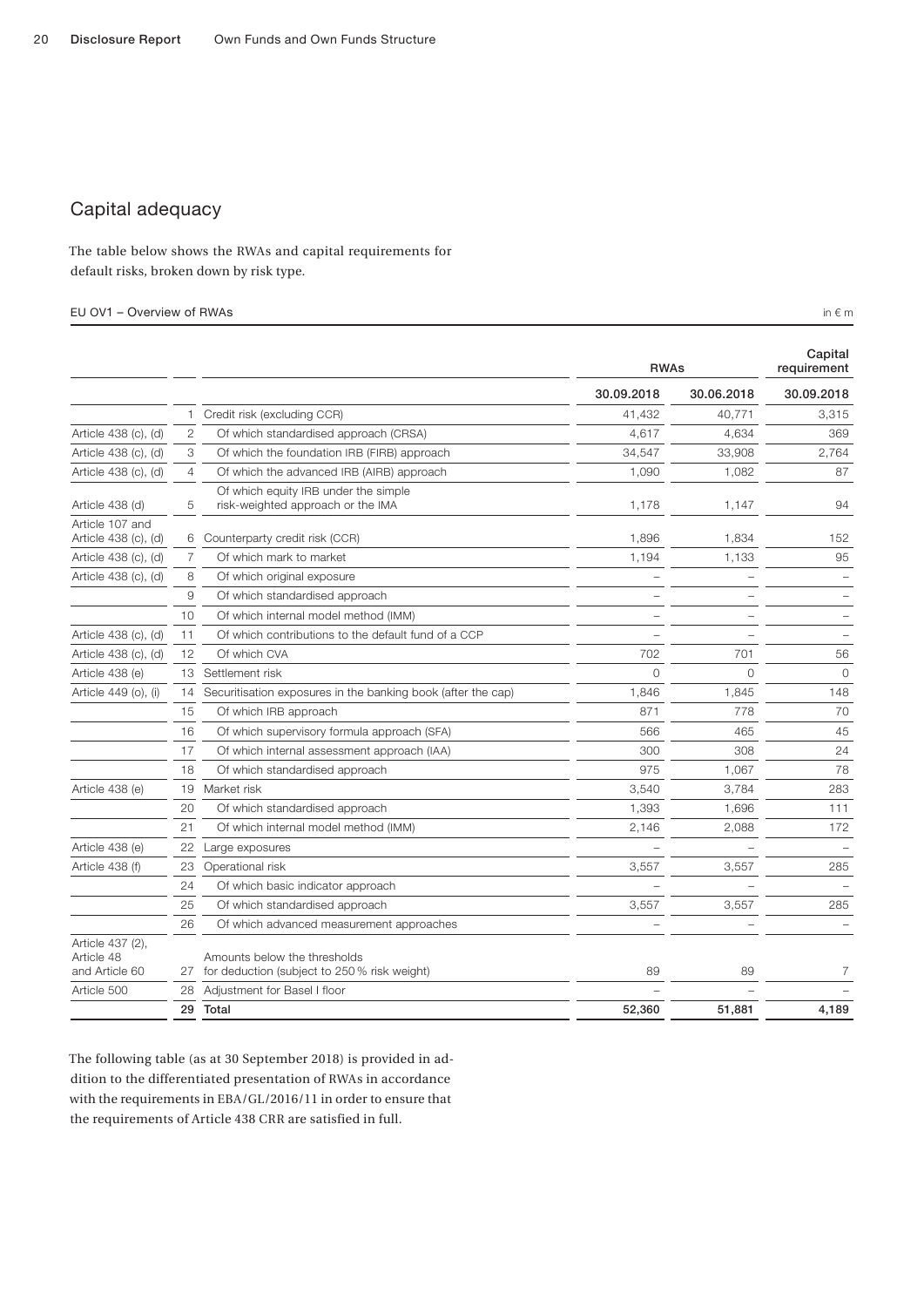#### Article 438 CRR – Overview of RWAs by exposure class in  $\epsilon$  m in  $\epsilon$  m

| <b>Exposure classes</b>                                                         | <b>RWAs</b> | Capital requirement      |
|---------------------------------------------------------------------------------|-------------|--------------------------|
| Central governments or central banks                                            | 1,411       | 113                      |
| Institutions                                                                    | 3,383       | 271                      |
| Corporates                                                                      | 30,138      | 2,411                    |
| thereof: Specialised lending exposures                                          | 16,179      | 1,294                    |
| thereof: SME                                                                    | 1,978       | 158                      |
| thereof: Other                                                                  | 11,980      | 958                      |
| Retail                                                                          | 1,090       | 87                       |
| Secured by real estate                                                          | 666         | 53                       |
| thereof: SME                                                                    | 175         | 14                       |
| thereof: Non-SME                                                                | 491         | 39                       |
| Qualifying revolving                                                            | 50          | $\overline{4}$           |
| Other                                                                           | 374         | 30                       |
| thereof: SME                                                                    | 88          | $\overline{7}$           |
| thereof: Non-SME                                                                | 286         | 23                       |
| IRBA equity exposures                                                           | 1,564       | 125                      |
| thereof: Simple risk-weighted approach                                          | 1,178       | 94                       |
| Private equity exposures in sufficiently diversified portfolios (190 %)         | 1,005       | 80                       |
| Exchange traded equity exposures (290 %)                                        |             |                          |
| Other equity exposures (370 %)                                                  | 173         | 14                       |
| thereof: PD/LGD approach                                                        | 315         | 25                       |
| thereof: Risk-weighted equities                                                 | 71          | 6                        |
| Other non-credit-obligation assets                                              | 282         | 23                       |
| Total IRB approach                                                              | 37,868      | 3,029                    |
| Central governments or central banks                                            | 33          | 3                        |
| Regional governments or local authorities                                       | 14          | 1                        |
| Public-sector entities                                                          | 319         | 26                       |
| Multilateral development banks                                                  |             |                          |
| International organisations                                                     |             |                          |
| Institutions                                                                    | 512         | 41                       |
| Corporates                                                                      | 2,113       | 169                      |
| Retail                                                                          | 88          | 7                        |
| Exposures secured by real estate                                                | 584         | 47                       |
| Exposures in default                                                            | 99          | 8                        |
| Higher risk categories                                                          | 22          | $\mathbf{2}$             |
| Covered bonds                                                                   | 4           | 0                        |
| Exposures to institutions and corporates<br>with a short-term credit assessment |             |                          |
| Collective investment undertakings (CIU)                                        |             | $\overline{\phantom{0}}$ |
| Equity exposures                                                                | 810         | 65                       |
| Other Items                                                                     | 249         | 20                       |
| Total standardised approach (CRSA)                                              |             | 388                      |
|                                                                                 | 4,847       |                          |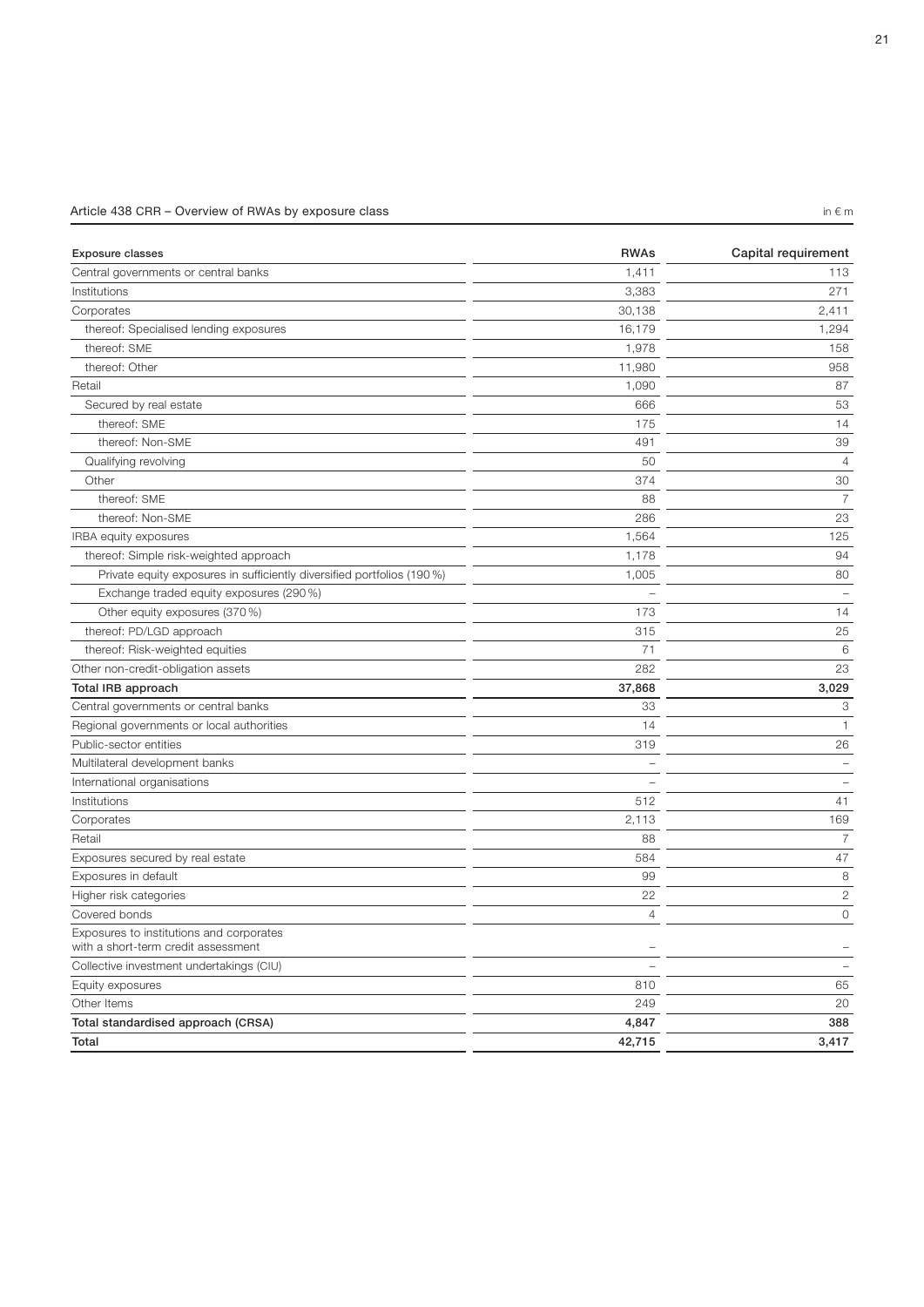There were no own funds requirements on the reporting date for trading book activities of the Helaba Group in relation to large exposures above the limits set out in Articles 395 to 401 CRR.

The most significant changes in RWAs compared with 30 June 2018 resulted from an increase in the "Corporates – Specialised lending exposures" and "Corporates – Other" IRB exposure classes and from a reduction in market risk.

The increase in the two IRB exposure classes resulted from traditional new business. The RWA reduction in market risk is attributable to the special interest rate risk and is based on improved credit quality and a decline in securities business.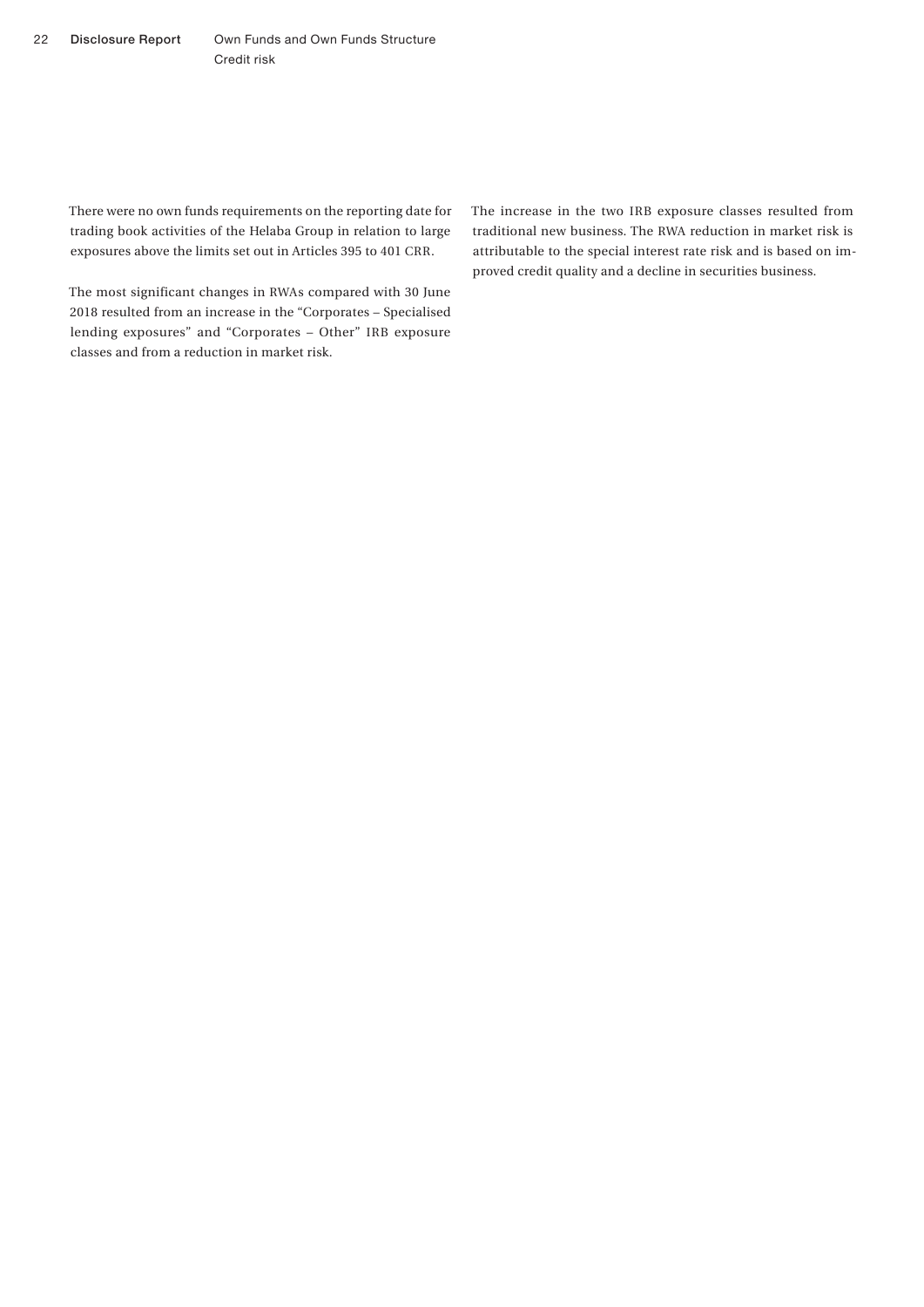## <span id="page-22-0"></span>Credit risk

#### Credit risk and credit risk mitigation in the IRB Approach

In December 2006, Helaba received approval from the German Federal Financial Supervisory Authority (BaFin) to use the Foundation Internal Ratings-Based (FIRB) Approach as specified in the German Solvency Regulation (Solvabilitätsverordnung – SolvV); this approval covered both the Helaba Group and Helaba Bank. The parameters laid down in the Foundation Approach for internal ratings have been applied for both regulatory capital backing and internal management purposes since 1 January 2007. The approval of the rating model for aircraft finance in December 2010 marked the completion of the regulatory audits in relation to the use of the internal rating models for the FIRBA

and thus the full delivery of the IRBA implementation plan. The AIRB Approach has been applied for the retail portfolio of FSP since the second quarter of 2008. In 2013, LBS became the first Bausparkasse to gain permission to use the "LBS-Kunden-Scoring" rating model and the LGD model devised by Sparkassen Rating- und Risikosysteme GmbH (S-Rating) in the AIRB Approach for retail exposures.

The changes in RWAs for credit risk exposures under the IRB Approach between 30 June 2018 and 30 September 2018 are presented below.

EU CR8 – RWA flow statements of credit risk exposures under the IRB approach  $\epsilon$  m

|                                             | a           | b                   |
|---------------------------------------------|-------------|---------------------|
|                                             | <b>RWAs</b> | Capital requirement |
| RWAs at previous quarter-end                | 36,205      | 2,896               |
| 2 Asset size                                | 618         | 49                  |
| 3<br>Asset quality                          | $-66$       | $-5$                |
| 4 Model updates/changes                     | 75          | 6                   |
| Methodology and policy changes<br>5         |             |                     |
| Acquisitions and disposals<br>6             |             |                     |
| Foreign exchange movements                  | 55          | 4                   |
| Other<br>8                                  | $\Omega$    | 0                   |
| RWAs at the end of the current quarter<br>9 | 36,886      | 2,951               |

In the table above, the changes in RWAs are broken down for each of the key RWA drivers:

- Asset size: changes in the carrying amount due, among other factors, to new or discontinued business or changes in the portfolio
- Asset quality: changes related to credit ratings and credit risk mitigation
- Model updates: model adjustments to internal rating methods
- Methodology and policy changes: new regulatory requirements, discontinuation of transitional provisions and the like
- Acquisitions and disposals: changes based on the group of consolidated companies for regulatory purposes
- Foreign exchange movements: changes in exchange rates for foreign currency transactions
- Other: includes all other changes that cannot be attributed to the categories above

The foreign exchange movement arose principally from transactions in US dollars.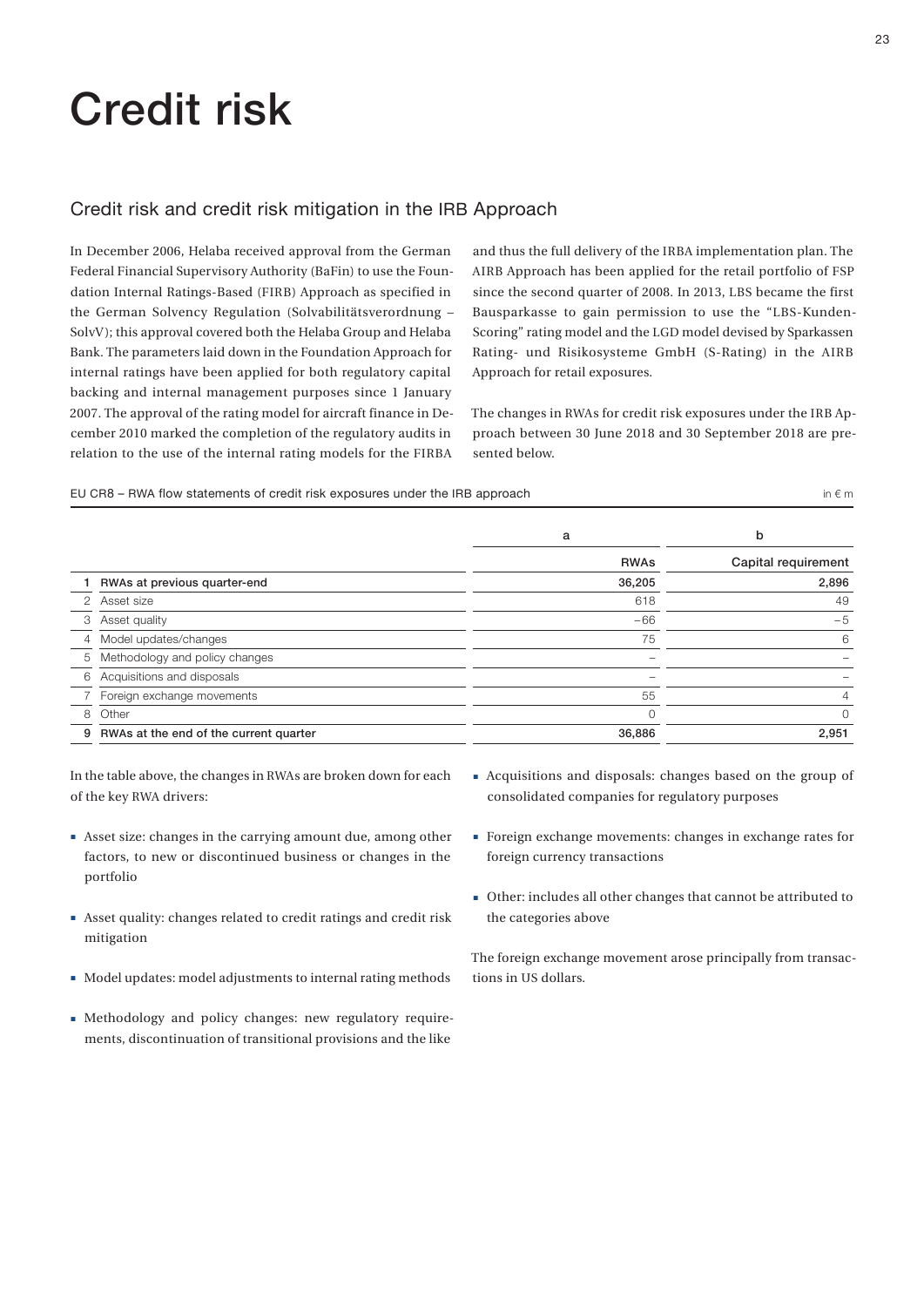#### Annex

## <span id="page-23-0"></span>Market risk

#### Internal model

All market risks are quantified every day using a money-at-risk (MaR) method backed up by stress tests and sensitivity analyses. The MaR specifies what is deemed, with a certain confidence level, to be the upper threshold of the potential loss of a portfolio or position due to market fluctuations within a prescribed holding period.

Helaba calculates the regulatory own funds required for the general interest rate risk using an internal model in accordance with the CRR for Helaba Bank. This model, which consists of the risk measurement systems MaRC² (linear interest rate risk) and ELLI (interest rate option risk), has been approved by the banking supervisor.

The changes in RWAs under the internal model between 30 June 2018 and 30 September 2018 are presented below.

#### EU MR2-B – Market risk under the IMA in  $\epsilon$  m

|    |                                               | a       | b       | c          | d                                                             | е     | f           | g                        |
|----|-----------------------------------------------|---------|---------|------------|---------------------------------------------------------------|-------|-------------|--------------------------|
|    |                                               | VaR     | sVaR    | <b>IRC</b> | Internal<br>model for<br>correlation<br>trading<br>activities | Other | <b>RWAs</b> | Capital re-<br>quirement |
|    | RWAs at previous quarter-end                  | 704     | 1,384   |            |                                                               |       | 2,088       | 167                      |
| 1a | Regulatory adjustments <sup>1)</sup>          | 417     | 953     |            |                                                               |       | 1,370       | 110                      |
| 1b | RWAs at previous quarter-end (end of the day) | 287     | 432     |            |                                                               |       | 719         | 57                       |
| 2  | Movement in risk levels                       | $-15$   | $-21$   |            |                                                               |       | $-36$       | $-3$                     |
| 3  | Model updates/changes                         |         |         |            |                                                               |       |             |                          |
| 4  | Methodology and policy changes                |         |         |            |                                                               |       |             |                          |
| 5  | Acquisitions and disposals                    |         |         |            |                                                               |       |             |                          |
| 6  | Foreign exchange movements                    | $\circ$ | $\circ$ |            |                                                               |       |             | $\circ$                  |
|    | Other                                         | $-33$   | 30      |            |                                                               |       | $-2$        | $-0$                     |
| 8a | RWAs at current quarter-end (end of the day)  | 239     | 441     |            |                                                               |       | 681         | 54                       |
| 8b | Regulatory adjustments <sup>1)</sup>          | 530     | 935     |            |                                                               | —     | 1,466       | 117                      |
| 8  | RWAs at the end of the current quarter        | 770     | 1,377   |            |                                                               |       | 2,146       | 172                      |

1 Shows the difference between previous quarter RWAs/previous quarter RWAs (end of day) and RWAs at current quarter-end/RWAs at current quarter-end (end of day).

The changes in RWAs compared with the previous quarter arose due to changes in exposures resulting from normal trading activities and other effects. The other effects include changes attributable to movements in market interest rates, which rose during the third quarter of 2018, regular monthly updates of the statistical parameters for the MaR as well as a switch in the periods used for the crisis scenario in the stressed MaR.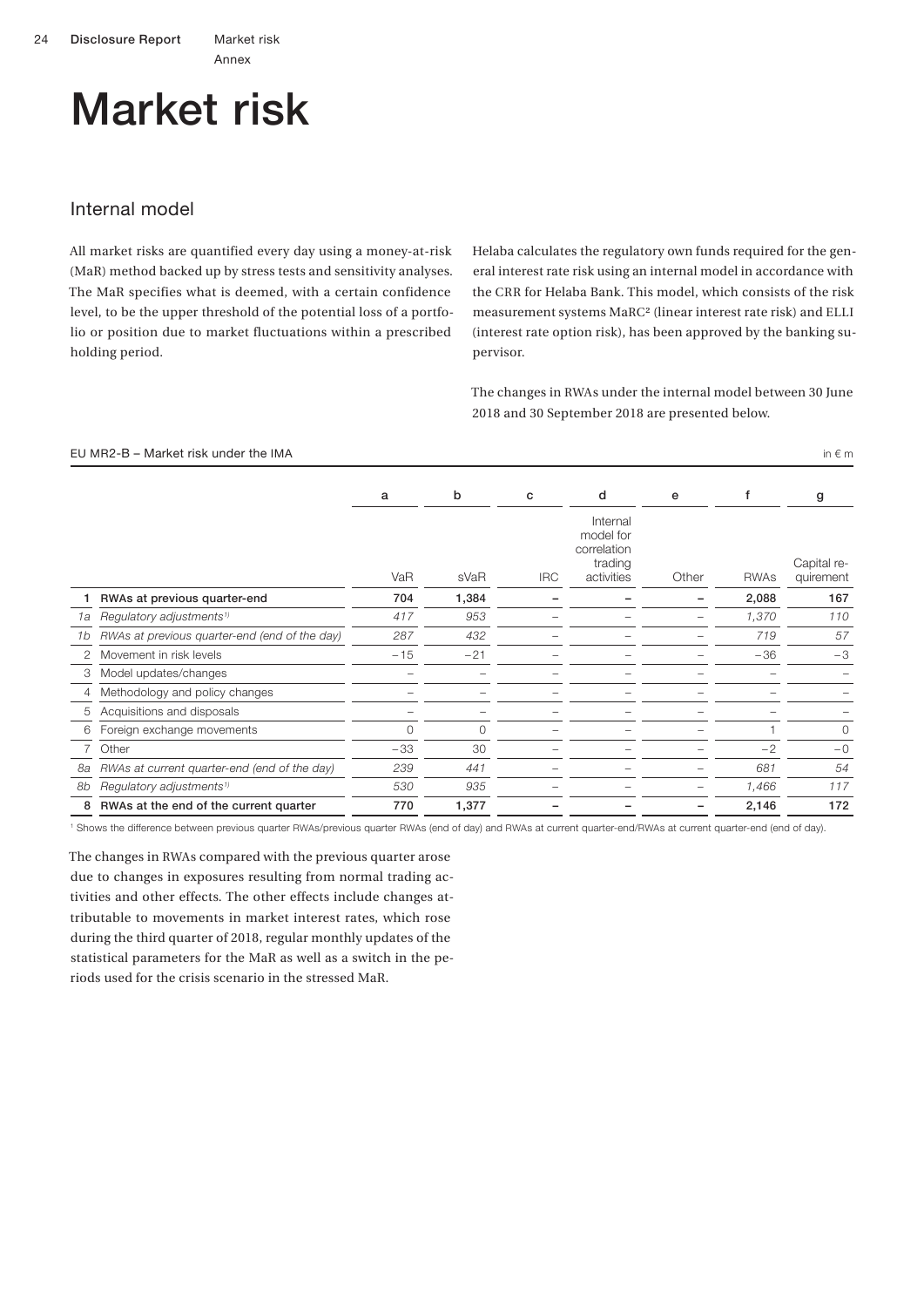### <span id="page-24-0"></span>Annex

### List of abbreviations and key terms

| Abbreviation      | Definition                                                                                       |  |  |  |
|-------------------|--------------------------------------------------------------------------------------------------|--|--|--|
| <b>AIRB</b>       | Advanced IRB                                                                                     |  |  |  |
| <b>BaFin</b>      | German Federal Financial Supervisory Authority (Bundesanstalt für Finanzdienstleistungsaufsicht) |  |  |  |
| CET1              | Common Equity Tier 1 capital                                                                     |  |  |  |
| CIU               | Collective investment undertakings (CRSA exposure class)                                         |  |  |  |
| <b>CRR</b>        | Capital Requirements Requlation                                                                  |  |  |  |
| <b>CRSA</b>       | Credit Risk Standardised Approach                                                                |  |  |  |
| <b>CVA</b>        | Credit valuation adjustment                                                                      |  |  |  |
| <b>EBA</b>        | European Banking Authority                                                                       |  |  |  |
| <b>ECB</b>        | European Central Bank                                                                            |  |  |  |
| <b>FIRB</b>       | Foundation IRB                                                                                   |  |  |  |
| <b>FSP</b>        | Frankfurter Sparkasse                                                                            |  |  |  |
| <b>IAS</b>        | International Accounting Standards                                                               |  |  |  |
| <b>IFRS</b>       | International Financial Reporting Standards                                                      |  |  |  |
| IM                | Internal models for market risk                                                                  |  |  |  |
| <b>IRB</b>        | Internal Ratings-Based (Approach) (FIRB/AIRB)                                                    |  |  |  |
| <b>IRC</b>        | Internal model for the incremental default and migration risk charge                             |  |  |  |
| <b>KWG</b>        | German Banking Act (Kreditwesengesetz)                                                           |  |  |  |
| <b>LBS</b>        | Landesbausparkasse                                                                               |  |  |  |
| MaR/VaR           | Money-at-risk                                                                                    |  |  |  |
| MARC <sup>2</sup> | Risk measurement system (linear interest rate risk)                                              |  |  |  |
| <b>RWAs</b>       | Risk-weighted assets                                                                             |  |  |  |
| SA                | Standardised Approach (market risk)                                                              |  |  |  |
| <b>SME</b>        | Small and medium-sized enterprises                                                               |  |  |  |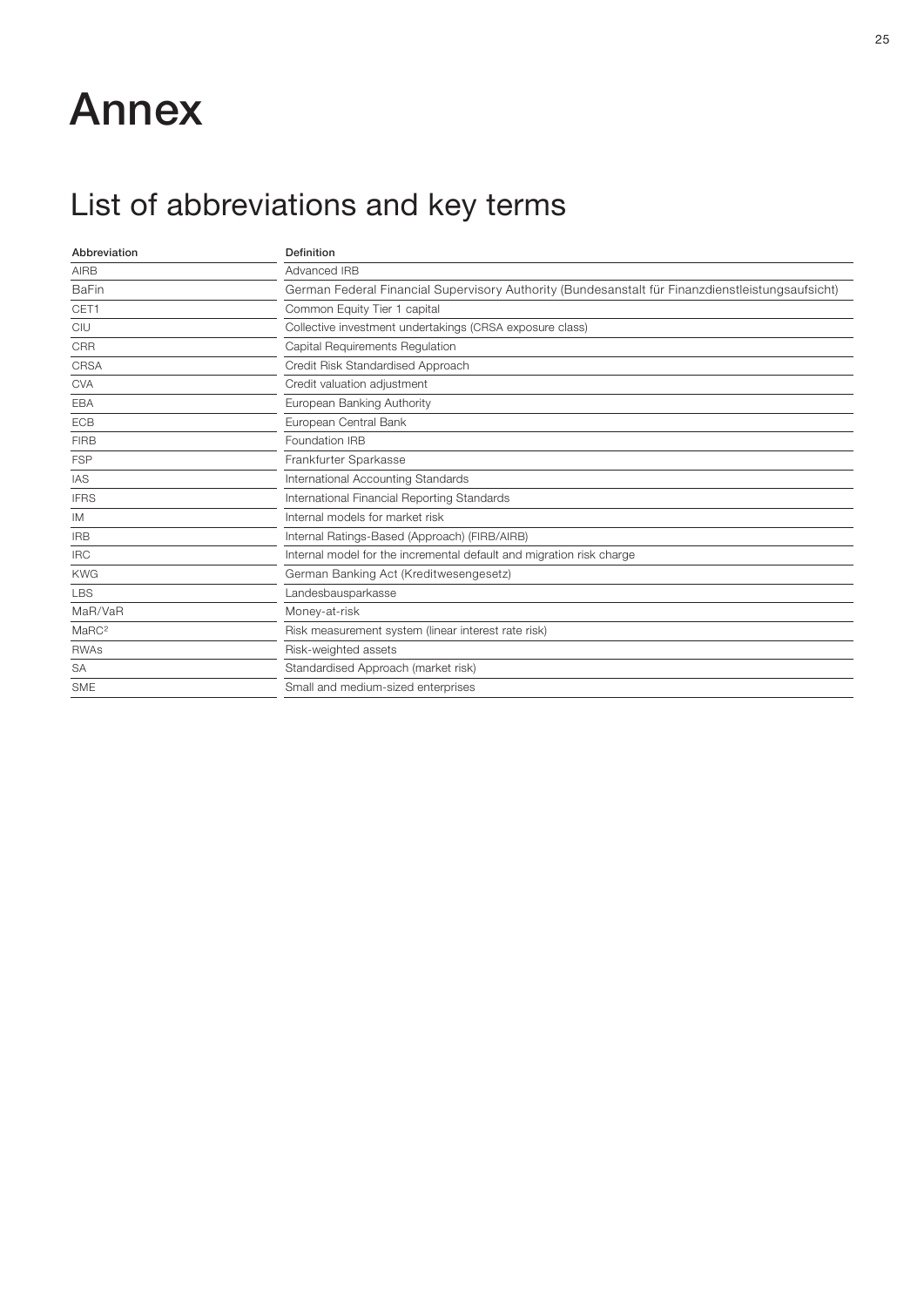## Imprint

Published by Helaba Frankfurt am Main/Erfurt

Concept and design 3st kommunikation, Mainz

#### Copyright

© Helaba, 2018 All rights reserved including, in particular, the right to copy this document (in whole or in part). This document may not be reproduced by any means or duplicated using electronic systems without the written consent of Helaba.

This English translation is provided solely for convenience. The translation is not binding. The original German text is the sole authoritative version and shall prevail in case of any conflict.